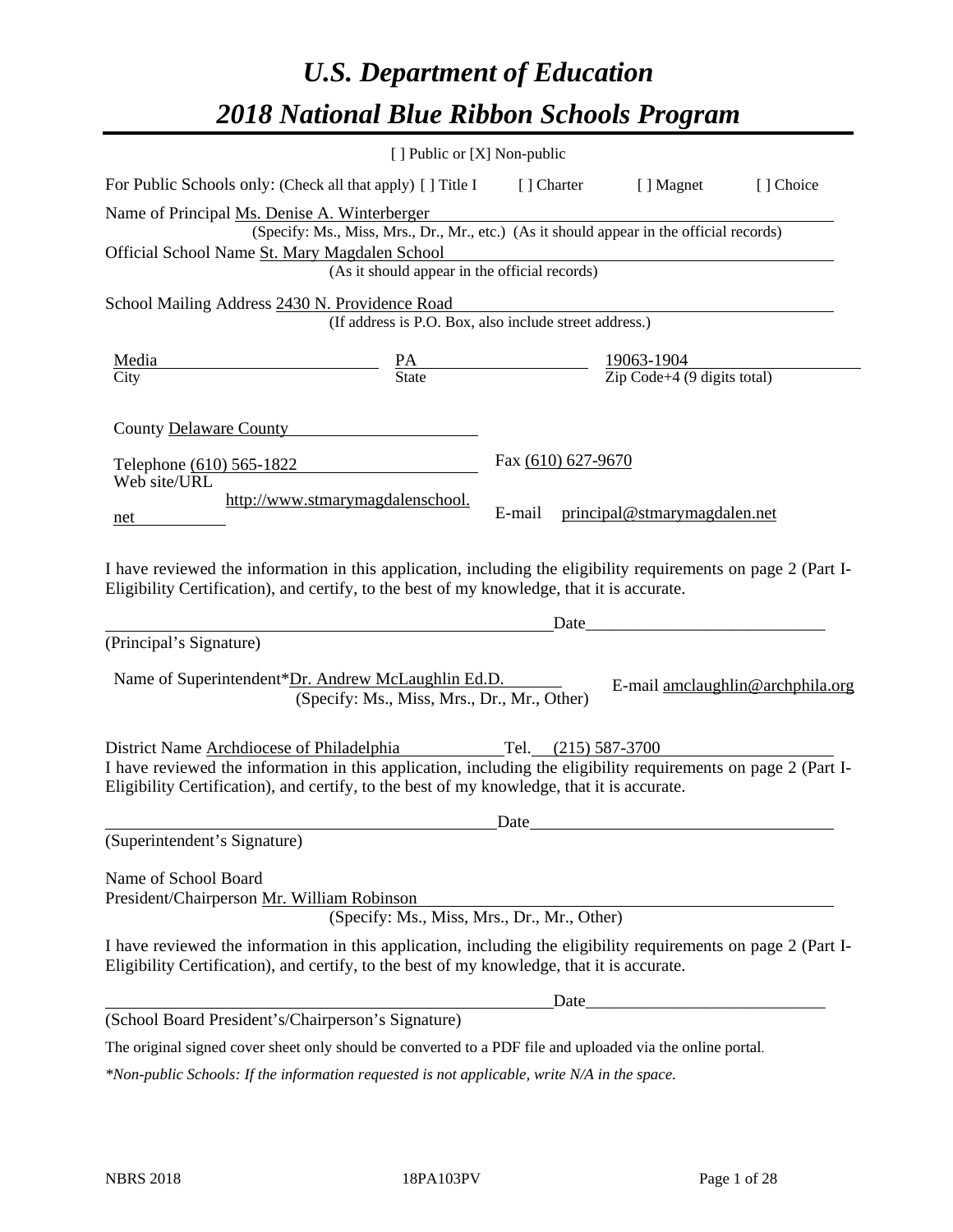- 1. The signatures on the first page of this application (cover page) certify that each of the statements below, concerning the school's eligibility and compliance with U.S. Department of Education and National Blue Ribbon Schools requirements, are true and correct. The school configuration includes one or more of grades K-12. (Schools on the same campus with one principal, even a K-12 school, must apply as an entire school.)
- 2. All nominated public schools must meet the state's performance targets in reading (or English language arts) and mathematics and other academic indicators (i.e., attendance rate and graduation rate), for the all students group and all subgroups, including having participation rates of at least 95 percent using the most recent accountability results available for nomination.
- 3. To meet final eligibility, all nominated public schools must be certified by states prior to September 2018 in order to meet all eligibility requirements. Any status appeals must be resolved at least two weeks before the awards ceremony for the school to receive the award.
- 4. If the school includes grades 7 or higher, the school must have foreign language as a part of its curriculum.
- 5. The school has been in existence for five full years, that is, from at least September 2012 and each tested grade must have been part of the school for the past three years.
- 6. The nominated school has not received the National Blue Ribbon Schools award in the past five years: 2013, 2014, 2015, 2016, or 2017.
- 7. The nominated school has no history of testing irregularities, nor have charges of irregularities been brought against the school at the time of nomination. The U.S. Department of Education reserves the right to disqualify a school's application and/or rescind a school's award if irregularities are later discovered and proven by the state.
- 8. The nominated school has not been identified by the state as "persistently dangerous" within the last two years.
- 9. The nominated school or district is not refusing Office of Civil Rights (OCR) access to information necessary to investigate a civil rights complaint or to conduct a district-wide compliance review.
- 10. The OCR has not issued a violation letter of findings to the school district concluding that the nominated school or the district as a whole has violated one or more of the civil rights statutes. A violation letter of findings will not be considered outstanding if OCR has accepted a corrective action plan from the district to remedy the violation.
- 11. The U.S. Department of Justice does not have a pending suit alleging that the nominated school or the school district as a whole has violated one or more of the civil rights statutes or the Constitution's equal protection clause.
- 12. There are no findings of violations of the Individuals with Disabilities Education Act in a U.S. Department of Education monitoring report that apply to the school or school district in question; or if there are such findings, the state or district has corrected, or agreed to correct, the findings.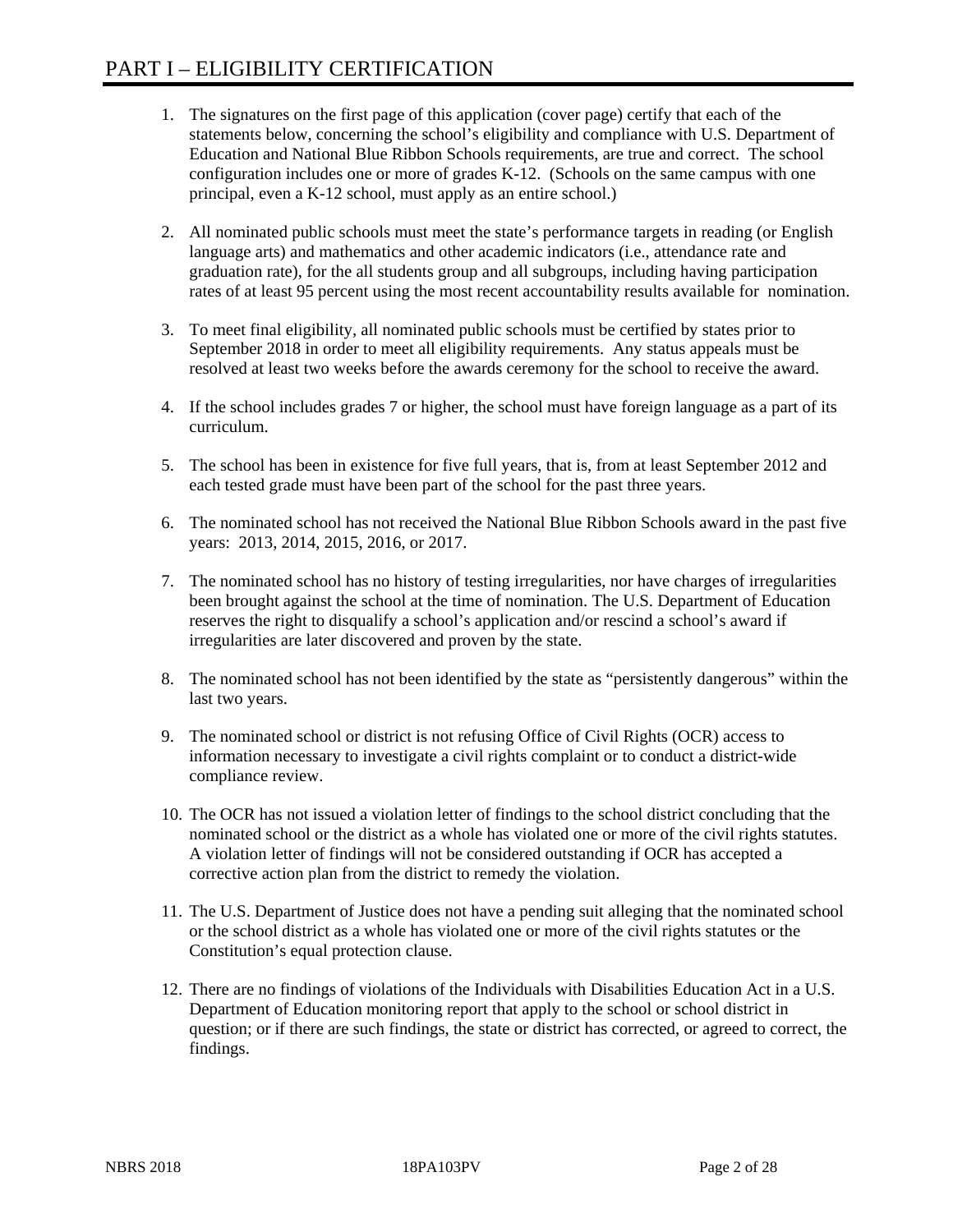# PART II - DEMOGRAPHIC DATA

### **Data should be provided for the most recent school year (2017-2018) unless otherwise stated.**

**DISTRICT** (Question 1 is not applicable to non-public schools)

| Τ. | Number of schools in the district<br>(per district designation): | 0 Elementary schools (includes K-8)<br>0 Middle/Junior high schools |
|----|------------------------------------------------------------------|---------------------------------------------------------------------|
|    |                                                                  | 0 High schools                                                      |
|    |                                                                  | $0 K-12$ schools                                                    |

0 TOTAL

**SCHOOL** (To be completed by all schools)

2. Category that best describes the area where the school is located:

[] Urban or large central city [X] Suburban [] Rural or small city/town

3. Number of students as of October 1, 2017 enrolled at each grade level or its equivalent in applying school:

| Grade                           | # of         | # of Females | <b>Grade Total</b> |
|---------------------------------|--------------|--------------|--------------------|
|                                 | <b>Males</b> |              |                    |
| <b>PreK</b>                     | 25           | 22           | 47                 |
| $\mathbf K$                     | 16           | 20           | 36                 |
| $\mathbf{1}$                    | 15           | 17           | 32                 |
| 2                               | 24           | 15           | 39                 |
| 3                               | 17           | 21           | 38                 |
| 4                               | 15           | 11           | 26                 |
| 5                               | 13           | 20           | 33                 |
| 6                               | 20           | 17           | 37                 |
| 7                               | 18           | 14           | 32                 |
| 8                               | 16           | 15           | 31                 |
| 9                               | 0            | $\theta$     | 0                  |
| 10                              | 0            | $\theta$     | 0                  |
| 11                              | 0            | $\theta$     | 0                  |
| 12 or higher                    | 0            | $\Omega$     | 0                  |
| <b>Total</b><br><b>Students</b> | 179          | 172          | 351                |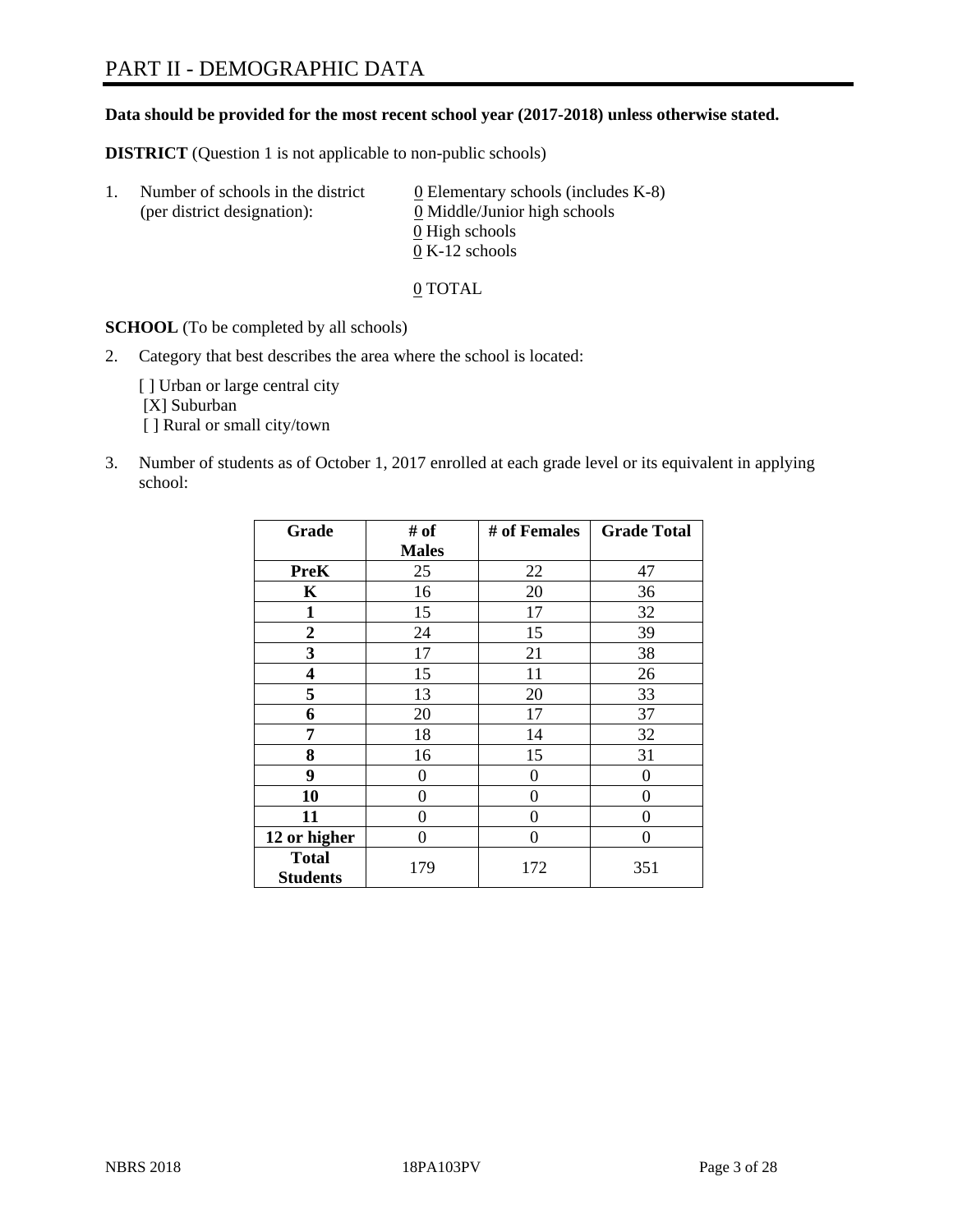4. Racial/ethnic composition of  $\qquad 0\%$  American Indian or Alaska Native the school: 2 % Asian

 % Black or African American % Hispanic or Latino % Native Hawaiian or Other Pacific Islander 93 % White % Two or more races **100 % Total**

(Only these seven standard categories should be used to report the racial/ethnic composition of your school. The Final Guidance on Maintaining, Collecting, and Reporting Racial and Ethnic Data to the U.S. Department of Education published in the October 19, 2007 *Federal Register* provides definitions for each of the seven categories.)

5. Student turnover, or mobility rate, during the  $2016 - 2017$  school year:  $3\%$ 

If the mobility rate is above 15%, please explain.

This rate should be calculated using the grid below. The answer to (6) is the mobility rate.

| <b>Steps For Determining Mobility Rate</b>    | Answer |
|-----------------------------------------------|--------|
| $(1)$ Number of students who transferred to   |        |
| the school after October 1, 2016 until the    | 4      |
| end of the 2016-2017 school year              |        |
| (2) Number of students who transferred        |        |
| from the school after October 1, 2016 until   | 8      |
| the end of the 2016-2017 school year          |        |
| (3) Total of all transferred students [sum of | 12     |
| rows $(1)$ and $(2)$ ]                        |        |
| (4) Total number of students in the school as |        |
| of October 1, 2016                            | 358    |
| $(5)$ Total transferred students in row $(3)$ |        |
| divided by total students in row (4)          | 0.03   |
| $(6)$ Amount in row $(5)$ multiplied by 100   | 3      |

6. Specify each non-English language represented in the school (separate languages by commas):

| English Language Learners (ELL) in the school:   | $0\%$<br>0 Total number ELL |
|--------------------------------------------------|-----------------------------|
| Students eligible for free/reduced-priced meals: | $0\%$                       |
| Total number students who qualify:               |                             |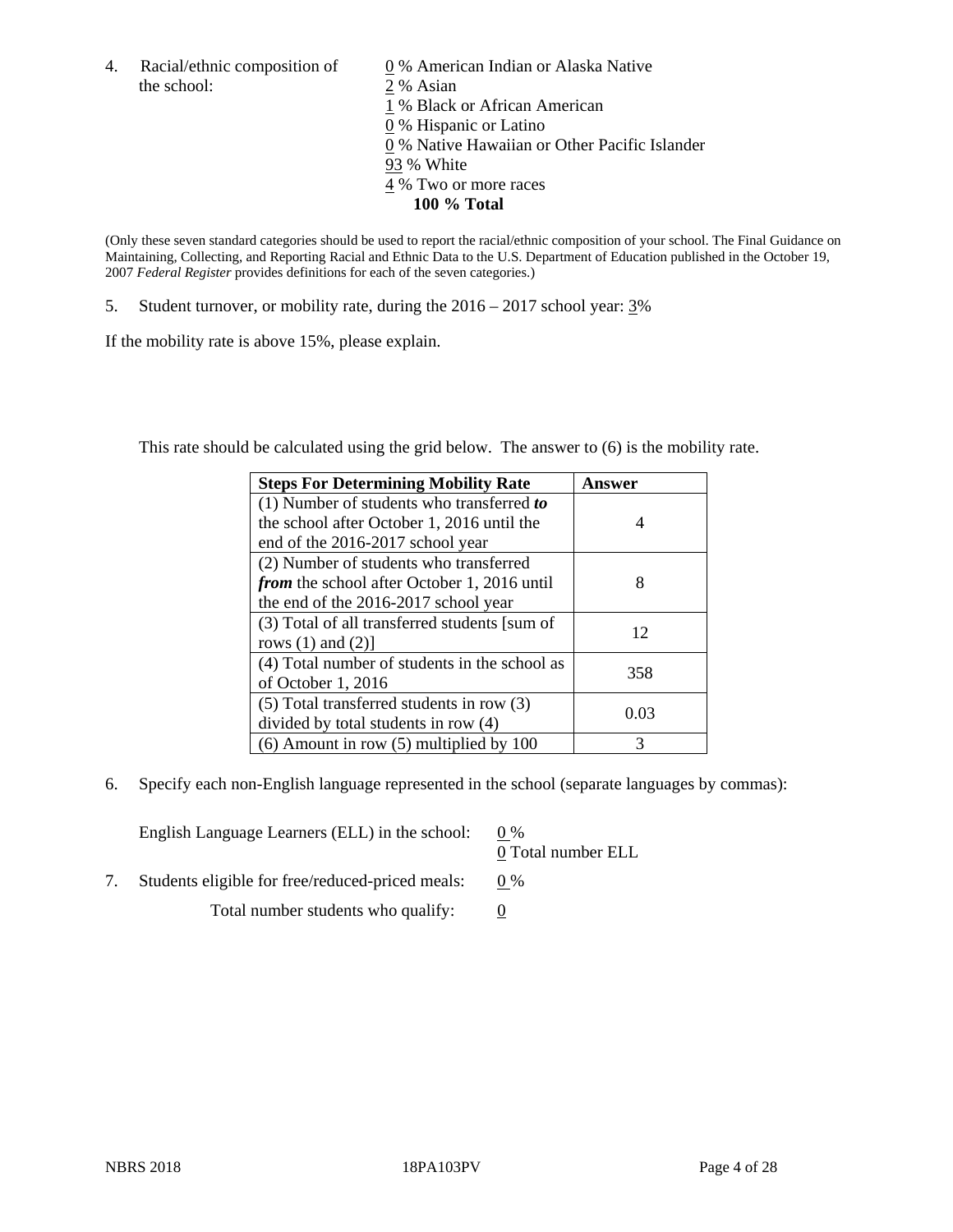27 Total number of students served

Indicate below the number of students with disabilities according to conditions designated in the Individuals with Disabilities Education Act. Do not add additional conditions. It is possible that students may be classified in more than one condition.

| 1 Autism                  | 0 Multiple Disabilities                 |
|---------------------------|-----------------------------------------|
| 0 Deafness                | 0 Orthopedic Impairment                 |
| 0 Deaf-Blindness          | 8 Other Health Impaired                 |
| 1 Developmentally Delayed | 11 Specific Learning Disability         |
| 1 Emotional Disturbance   | 5 Speech or Language Impairment         |
| $0$ Hearing Impairment    | 0 Traumatic Brain Injury                |
| 0 Intellectual Disability | 0 Visual Impairment Including Blindness |

- 9. Number of years the principal has been in her/his position at this school: 3
- 10. Use Full-Time Equivalents (FTEs), rounded to nearest whole numeral, to indicate the number of school staff in each of the categories below:

|                                                                                                                                                                                                                                | <b>Number of Staff</b> |
|--------------------------------------------------------------------------------------------------------------------------------------------------------------------------------------------------------------------------------|------------------------|
| Administrators                                                                                                                                                                                                                 |                        |
| Classroom teachers including those<br>teaching high school specialty<br>subjects, e.g., third grade teacher,<br>history teacher, algebra teacher.                                                                              | 21                     |
| Resource teachers/specialists/coaches<br>e.g., reading specialist, science coach,<br>special education teacher, technology<br>specialist, art teacher, etc.                                                                    | 6                      |
| Paraprofessionals under the<br>supervision of a professional<br>supporting single, group, or classroom<br>students.                                                                                                            | 5                      |
| Student support personnel<br>e.g., guidance counselors, behavior<br>interventionists, mental/physical<br>health service providers,<br>psychologists, family engagement<br>liaisons, career/college attainment<br>coaches, etc. | 3                      |

11. Average student-classroom teacher ratio, that is, the number of students in the school divided by the FTE of classroom teachers, e.g.,  $22:1$  17:1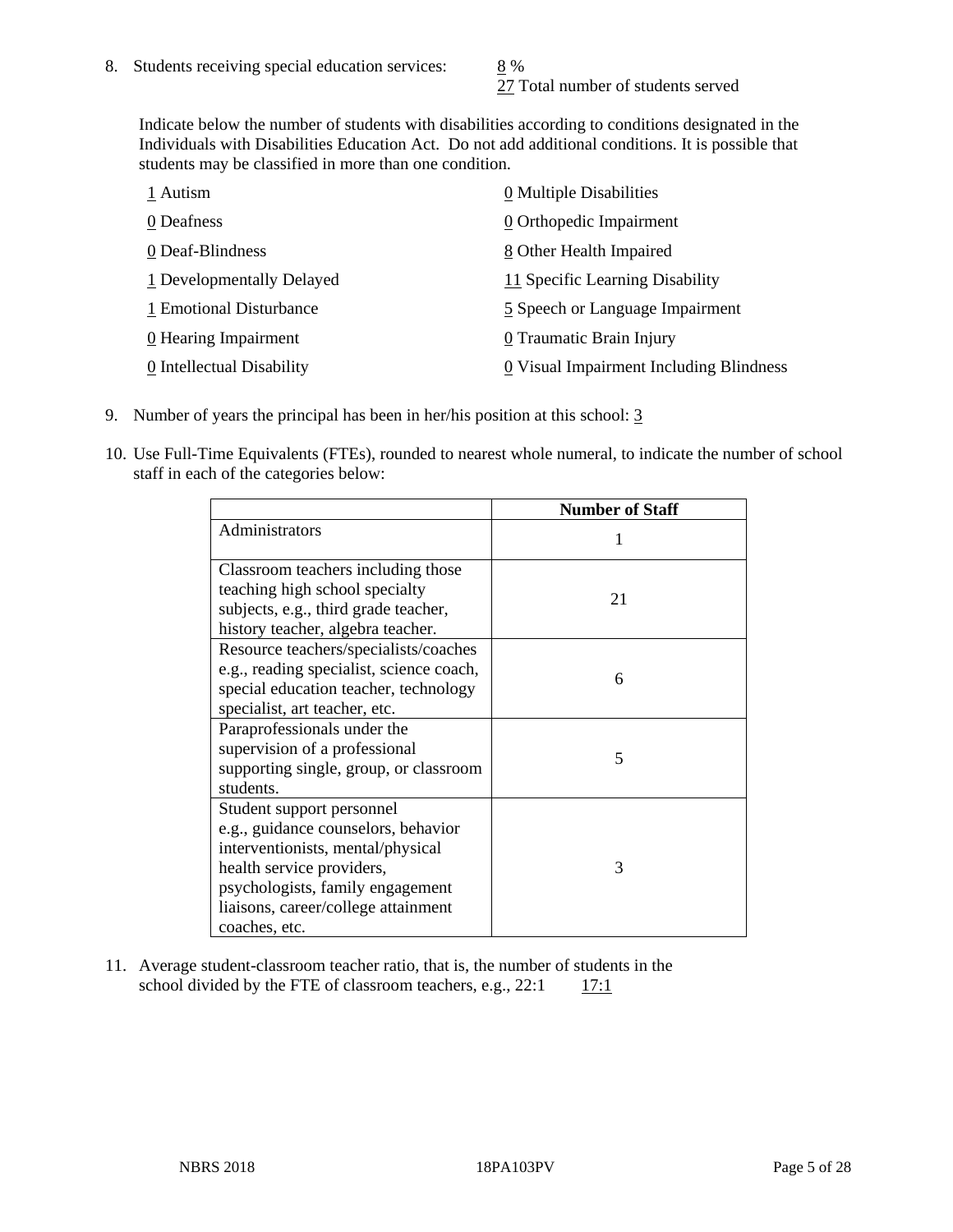12. Show daily student attendance rates. Only high schools need to supply yearly graduation rates.

| <b>Required Information</b> | 2016-2017 | 2015-2016 | 2014-2015 | 2013-2012 | 2012-2013 |
|-----------------------------|-----------|-----------|-----------|-----------|-----------|
| Daily student attendance    | 95%       | 95%       | 94%       | 93%       | 94%       |
| High school graduation rate | 0%        | 0%        | 0%        | 0%        | 0%        |

#### 13. **For high schools only, that is, schools ending in grade 12 or higher.**

Show percentages to indicate the post-secondary status of students who graduated in Spring 2017.

| <b>Post-Secondary Status</b>                  |    |
|-----------------------------------------------|----|
| Graduating class size                         |    |
| Enrolled in a 4-year college or university    | 0% |
| Enrolled in a community college               | 0% |
| Enrolled in career/technical training program | 0% |
| Found employment                              | 0% |
| Joined the military or other public service   | 0% |
| $\Delta$ ther                                 |    |

14. Indicate whether your school has previously received a National Blue Ribbon Schools award. Yes No X

If yes, select the year in which your school received the award.

15. In a couple of sentences, provide the school's mission or vision statement.

St. Mary Magdalen School educates its students toward moral responsibility, global awareness, academic excellence, technological understanding, and responsible social participation in a nurturing Catholic environment.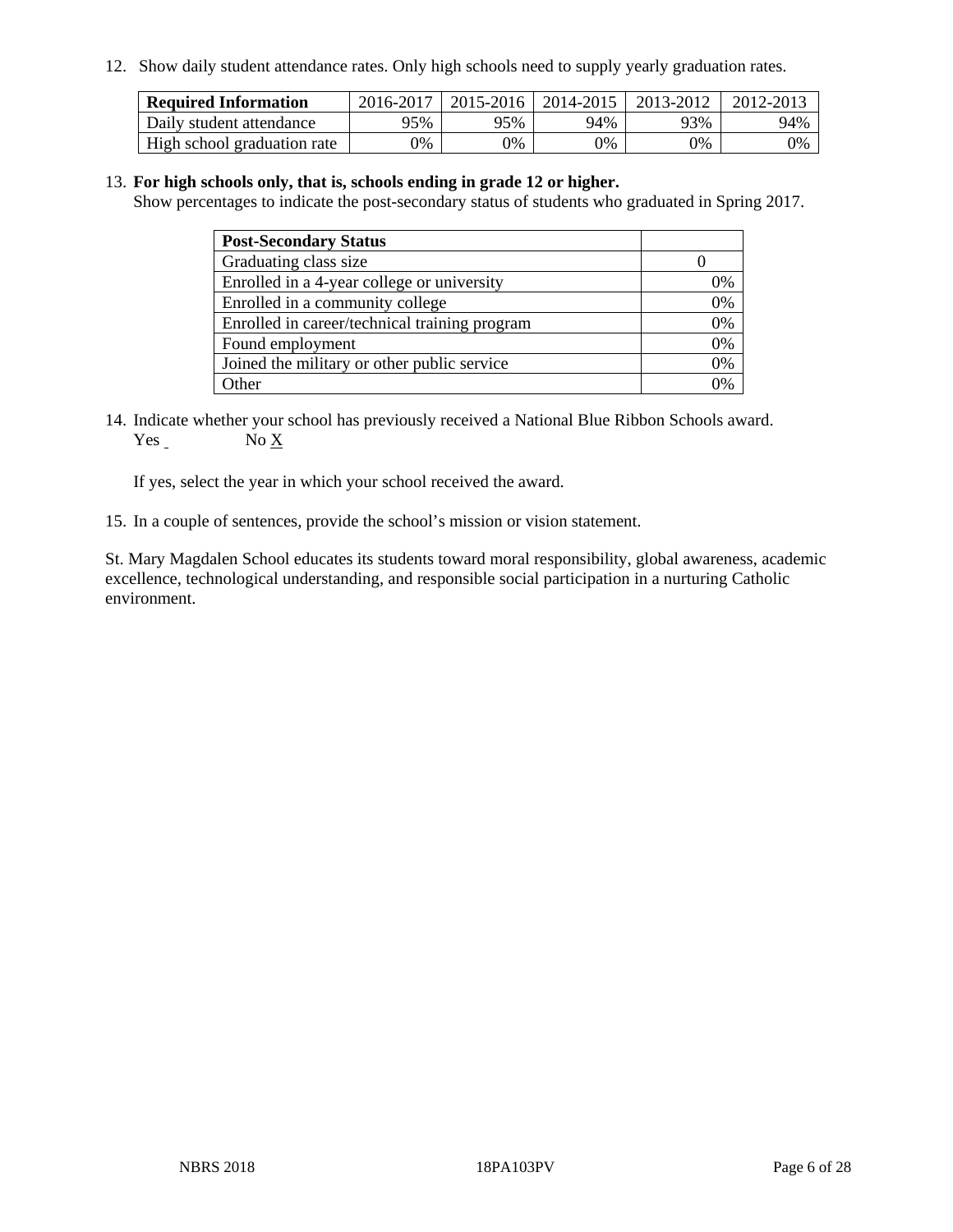# PART III – SUMMARY

St. Mary Magdalen School was founded on the belief that the availability of Catholic faith-based education is a critical part of a thriving parish community. It serves a demographic that is well-educated and is in an upper socio-economic income level. Ample outdoor space allows for students to play activities at recess, and makes arrival and dismissal of students safe and efficient. The original building has been extended throughout the years, and is now an expansive and sprawling educational space. Recently, classroom locations were rearranged to make distinct areas for Early Childhood, Elementary, and Middle School students. The school pays careful attention to safety and is equipped with sixteen security cameras and an automated door entry system.

The school opened in 1965, and has increased available classroom space over time, commensurate to growth of the community and enrollment. Two sections of every grade are offered, and the teacher-student ratio is appropriate. Tenured teachers mentor and work closely with teachers new to St. Mary Magdalen. Fifty-five percent of the teachers hold Master's degrees, and several have been part of the faculty for over 20 years. In 2014, the school was re-accredited through the Middle States Association.

The concept of helping students reach and surpass their potential in every facet of learning is the seminal commitment of each educator at St. Mary Magdalen. The formation of a person of faith and compassion is a critical objective. Along with prayers and special intentions, the school pledge and the school rules, recited at a morning meeting to "Greet the Day", help reinforce the conviction that personal integrity, social aptitude, and honesty set the stage for both academic success and advancement of character. It is during this time that celebrations and accomplishments are announced, bringing to the school community a sense of camaraderie and altruism. First Friday Mass, Prayer Partners, stewardship projects, Home and School events, and class holiday parties help to promote a balance of mind and spirit. Various CYO organized sports allow participants to build the skills of teamwork and cooperation.

Individualized, intensive academic instruction that leads to the development of a child who optimally becomes skilled at creative and collaborative 21st century problem-solving is a goal equally as important as to the one described above. Exceptional teachers, beginning with those in the Early Childhood program, and continuing throughout the Middle School, nurture and encourage the St. Mary Magdalen students toward success. That success is documented in the form of well-deserved recognition for the students. Each year's graduating class receives an average of \$575,000 in academic scholarships to various private and Archdiocesan high schools. This year, the Connelly Foundation awarded four students in the Class of 2018 Neumann Scholarships which offer full four-year scholarships to Archdiocesan High Schools. These recent awards bring the total number of Neumann Scholarships at St. Mary Magdalen to twenty-nine since 1995. Recognition of student success is also achieved through participation in science fairs, the IHM Math Contest, Reading Olympics, the Scripps Spelling Bee, and the Knights of Columbus essay contests.

A wide variety of activities are offered to the students to enable them to develop individual talents and aptitudes and to provide balance and enjoyment. Student choir, instrumental music lessons, Community Choir Theater, cheer-leading, and Parish Youth Group are all popular extra-curricular undertakings. In the Fall and Spring, a varied set of Enrichment Programs are offered to the students, some of which include Theater, Watercolor Painting, Chess Club, Government and Debate, Creative Writing, and Exercise and Movement. These programs are designed and implemented by the teaching staff, after school hours. A weekly activity period has been incorporated into the schedule to allow time to build relationships with Prayer Partners. Seventh and eighth grade students participate in Student Council along with representatives from the lower grades. Student Council provides several fun activities throughout the year and helps to organize several of the stewardship projects in the school.

The mission of St. Mary Magdalen School is precise and forthright. The goal is to cultivate and encourage the development of a student within a context of faith and joy, and to afford that student every chance to succeed on many levels. The educators are dedicated to this goal, the students, and the parish community.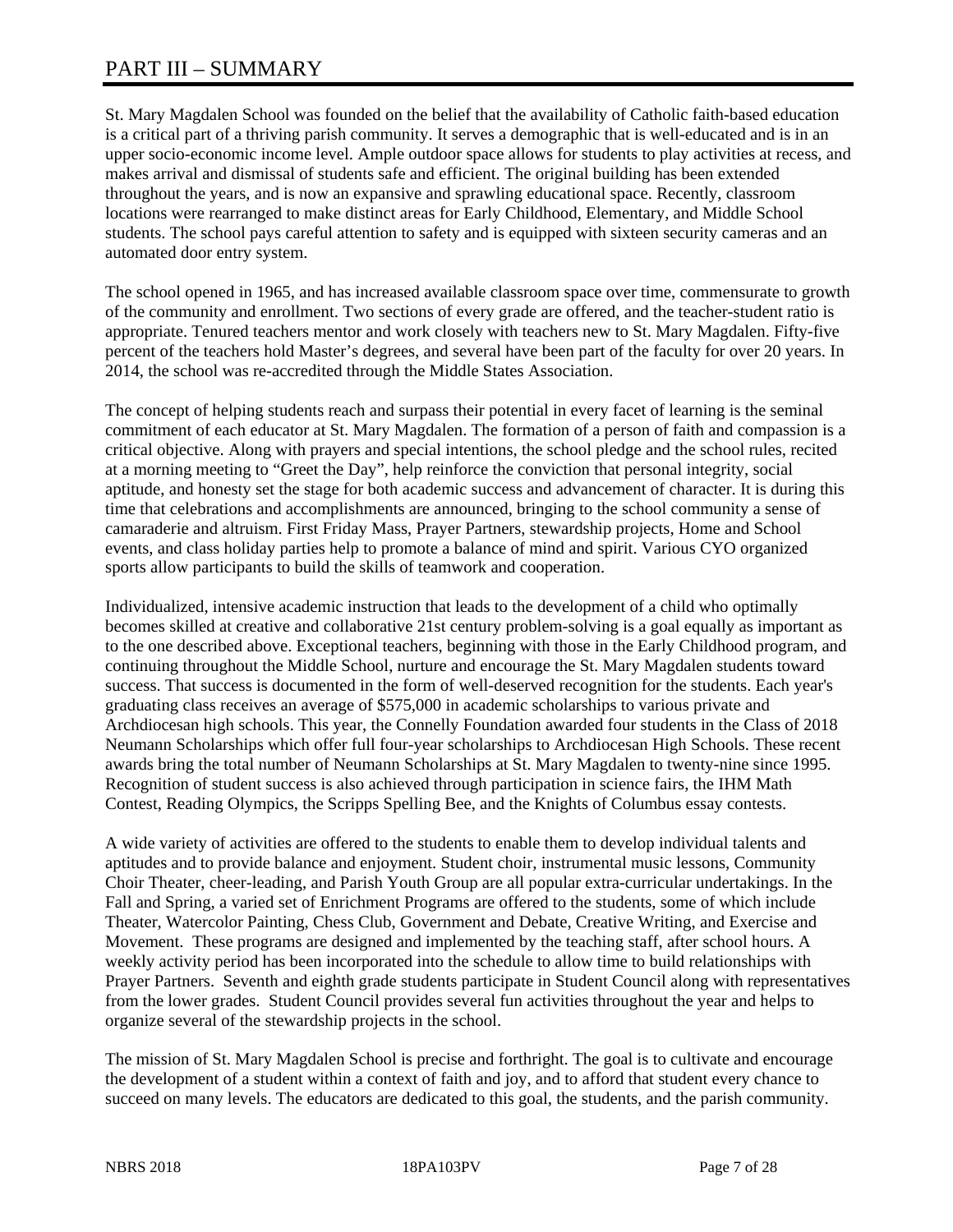#### **1. Core Curriculum:**

#### Reading/English language arts

The language arts curriculum at St. Mary Magdalen School is aligned to the Archdiocesan Catholic Identity Curriculum Integration with the foundation skills drawn from the Common Core Standards (CCS). Instruction addresses these standards by integrating comprehension, word study, written expression, spelling, grammar conventions, and oral communication.

Core materials, Pearson's Reading Street in grades four through six and HMH's Journeys, in K through three, are utilized because of the alignment with the CCS. In grades six to eight, the skills-based Pearson's Common Core anthology is utilized and supplemented with: novels, trade books, and nonfiction pieces, the latter are used for direct instruction and genre study using a literature-based approach. Instruction in literature focuses on key ideas, details, and comparing themes across texts. Nonfiction texts provide emphasis on vocabulary and structure of informational texts. Range of Reading is addressed through a balance of genres in ELA and across content areas. Students acquire foundation skills through guided reading and direct instruction scaffolded with guided and independent practice with meaningful text. The students continue their development through grade five with word study and fluency instruction.

Writing modes include narrative, persuasive, informative, research and responses to reading. Beginning in grade four, students use Google Sites as an electronic portfolio where they organize published writing samples and other subject area assignments. Supplemental materials, including Vocabulary Workshop and Voyages in English, address vocabulary and conventions of language. Simple Solutions provide additional reinforcement and practice. Achieve 3000, an online reading program, exposes students to nonfiction text written at a complexity level based on each student's Lexile scores, which are monitored and adjusted accordingly. In addition, students are invited to participate in Reading Olympics, as well as the Scripps National Spelling Bee.

#### **Mathematics**

St. Mary Magdalen's Math program adheres to Archdiocesan and CCS in Numbers and Operations, Algebraic Concepts, Geometry, Measurement, Data, and Probability. Teachers provide students with opportunities to solidify comprehension of mathematical concepts to serve as a spiraling foundation to tackle more challenging algebraic and geometric concepts. Students who qualify for the Honors Math track complete this curriculum at a faster pace in grades five through eight, allowing them to take a high school Algebra course in eighth grade. The needs of students who are below level are met through remediation in flexible groups and the support of the Delaware County Intermediate Unit.

Technology is integrated in math giving students an array of learning opportunities. Differentiated instruction is provided through the use of SMART Boards, Khan Academy, math manipulatives, graphing calculators, iPads, and Chromebooks. Students are guided towards greater math fluency through the use of the Simple Solutions maintenance program and online resources such as IXL. Students have enrichment opportunities in the IHM Math Contest and the Stock Market Game contest.

#### Science

St. Mary Magdalen's Science curriculum encompasses the Next Generation Standards through a combination of traditional instruction and hands-on learning with the Lab Learner program. Students in kindergarten through eighth grade develop the skills of observation, scientific inquiry, hypothesis formulation, and experimental validation. Weekly lab experiences enable students to develop a deeper understanding of concepts presented in the classroom and delve into observation-based inquiry. Students are encouraged to utilize skills from language arts classes to record and report on data found in investigations, as well as to analyze and utilize higher-level thinking strategies when facing questions. Students develop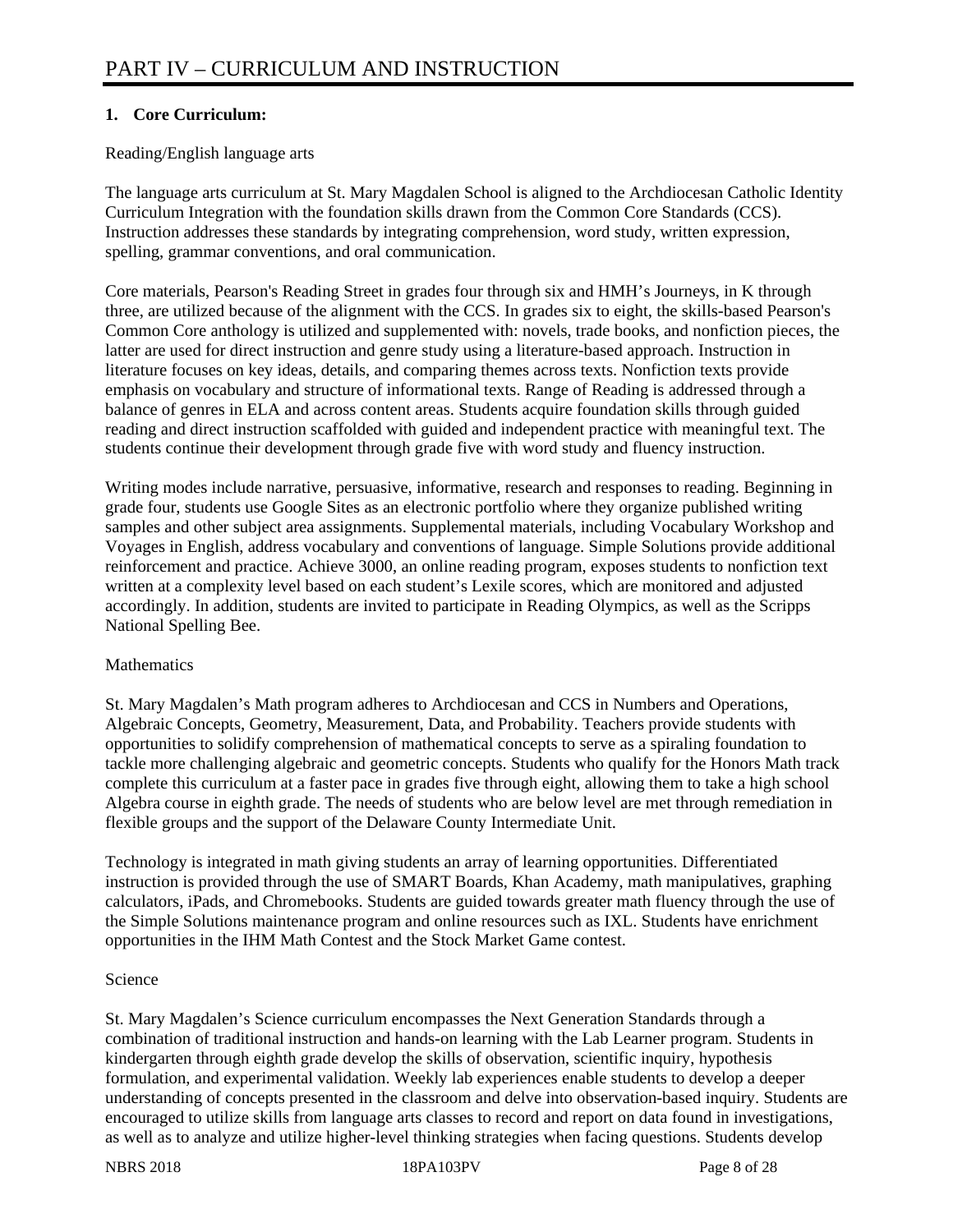scientific communication skills through the development of a variety of graphs, charts, and tables to communicate their results. Teachers accommodate the learning needs of all students through differentiated instruction, projects, group work, and varied assessments. Seventh graders participate in a school science fair, and winners advance to the Delaware County Science Fair. Winners advance to the Delaware Valley Fair, where they have the opportunity to share their results and findings.

#### Social Studies

Students are given instruction in American and World History, Geography, and Culture, emphasizing social, political, and economic facets of the past and present world as outlined in the Archdiocesan curriculum. Students are given many opportunities for civic engagement and for the development of global awareness, from student council elections, to projects designed to increase each student's understanding of the diversity of cultures throughout the world. Teachers instill a greater appreciation for the history, culture, and diversity of both the United States and the world. Teachers in grades four to eight utilize an online textbook, which the students access on Chromebooks. Students' knowledge is also cultivated and developed through the integration of multimedia such as SMART Boards, Apple TVs, and iPads.

#### Preschool (3-4)

The curriculum is aligned to the Early Childhood Standards provided by the Archdiocese. Students in the preschool program at St. Mary Magdalen are introduced to the context of the classroom by nurturing teachers, who are committed to addressing the spiritual, cognitive, social, emotional, and physical aspects of each child. Through creative processes and concrete lessons, readiness concepts are taught in a developmentally appropriate way. Children are given the opportunity to explore a broad range of ideas and to face cross-curricular challenges. Social interaction and cooperative play create a foundation for building confidence and self-esteem.

#### **2. Other Curriculum Areas:**

#### Religion

The instruction of Religion is based on the truths and dogma of the Roman Catholic Faith. The program inspires children to build a personal relationship with the Lord. Classroom lessons are grade-appropriate and foster spontaneous prayer, reflections, and scripture reading. First Friday and class Masses provide opportunities to develop the students' spirituality. The Disciples of Jesus presentation each month helps students apply their learning to social situations. Students are paired with a "Prayer Partner" from a different grade level with the goal that older students provide a positive example of faith to the younger students. The school participates in monthly stewardship projects, putting faith into action.

#### Arts

Art: The art curriculum follows guidelines developed by the Archdiocese of Philadelphia, introducing and developing skills and incorporating elements of art and principles of design, while fostering creativity and imagination. In weekly classes, kindergarten through grade eight are introduced to artists and their representative styles to develop an appreciation of art. Hands-on projects help extend the learning, while students explore their creativity using a variety of media and materials. The results of the students' hard work and imagination in the classroom are displayed in the Spring Art Show. Additional opportunities exist for fine arts through our after-school enrichment programs, and the Art Goes to School program.

Music: Weekly music classes in grades pre-K through eight engage students in developmentally appropriate activities that teach music literacy as well as performance skills, which build confidence and self-esteem. In first grade, students start composing using body percussion; in upper grades, they write raps and group compositions for found instruments. They build music reading skills on rhythm instruments, recorders, chimes and Boomwhackers®, and also try their hand at conducting. The upper grades' curricula focus on music's place in culture through song, opera, musical theater, and the development of American music. All students learn about music history through Composer of the Month presentations, and participate in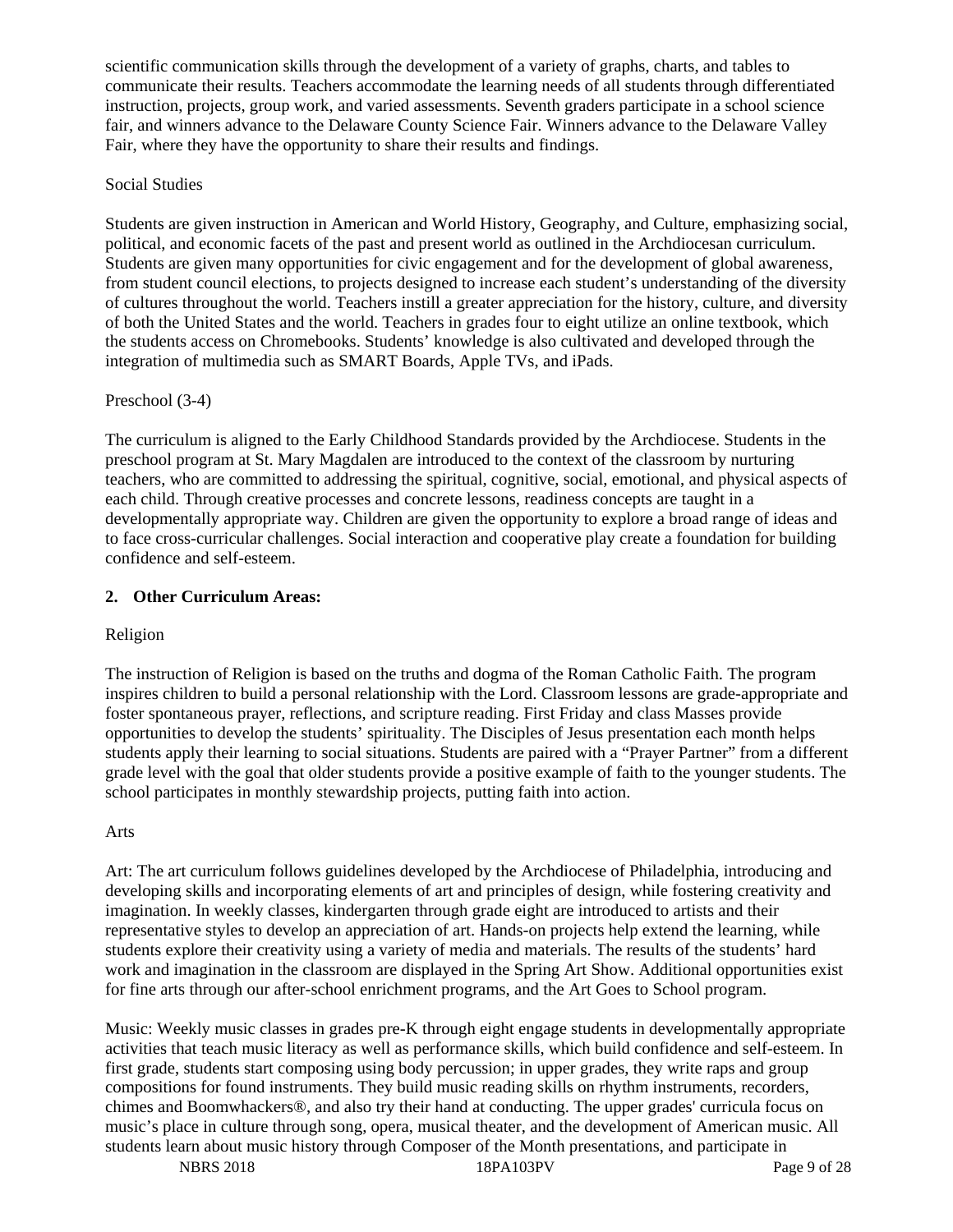Christmas and Spring concerts. Enrichment opportunities include private lessons in piano, violin, and band instruments. The school has two choirs, Liturgical Choir for grades two through eight and Honors Choir for grades five through eight; string orchestra; band; bell choir; and an after-school theater program.

#### Physical Education

Weekly instruction is given to students in pre-K through grade eight, encouraging good sportsmanship and enabling students to learn the value of teamwork, cooperation, perseverance and respect for themselves and others. Students' fine and gross motor skills are strengthened through developmentally appropriate activities as they learn to apply rules and skills across many sports. Health and wellness concepts are integrated throughout the curriculum. The parish CYO offers a variety of extra-curricular athletic opportunities for girls and boys across age groups.

#### Foreign Language (Spanish)

St. Mary Magdalen is in compliance with the Blue Ribbon program's foreign language requirements. All students in kindergarten through grade eight receive weekly instruction in Spanish. Instruction includes cultural awareness, vocabulary development, listening and speaking, as well as writing and spoken communication. An Italian club is also available for interested seventh and eighth graders.

#### Technology/Library/Media

The goals and objectives of the technology/library and media program are rooted in the new Archdiocesan Technology initiative. The progressive inclusion of technology provides students and teachers with the tools and skills needed in this ever-changing digital age. Students in grades four to eight are equipped with 1:1 Chromebooks; students in grades pre-K to three utilize iPads. Every classroom is equipped with a SMART Board and an Apple TV. Professional development focuses on implementing Google Apps for Education and several other applications to enhance instruction. The students receive weekly computer lab instruction. Emphasis is put on internet safety and awareness. The infrastructure is equipped with safety software ensuring that students are introduced to appropriate sites and materials. Subscriptions to e-books are being employed with school-wide textbook upgrades. The Reading and Math programs are supplemented with online programs including Achieve 3000, Khan Academy, and IXL Math. The school uses My Student Progress for grade-books, report cards and home communications. The school web site is another means of communication for parent information and marketing. Google Sites connects teachers and parents with current classroom events.

The Library/Media Center provides an environment different from the traditional place of learning. Students relax in beanbag chairs to dream, to explore, and to travel through a variety of book collection genres. Chromebook stations open avenues to the World Wide Web for discovery and research. The DSLR camera and video screens empower the students to create TV cast and to explore photography.

#### **3. Instructional Methods, Interventions, and Assessments:**

The faculty at St. Mary Magdalen School recognizes that positive teaching is not the result of a single universal method, tool, or educational theory. Optimum instruction begins with the understanding that just as students are distinctive in their appearances and personalities, they are unique in their thought processes, learning styles, talents, and personal experiences. To be successful in the classroom and to facilitate learners becoming independent, productive and confident, the school community must not only see these differences, but embrace them. Although students encounter various teaching styles and learning environments as they travel from grade to grade, some qualities remain constant in every classroom at St. Mary Magdalen School. The instruction of even the youngest learners in the Early Childhood program is individualized based on developmental differences and abilities.

NBRS 2018 18PA103PV Page 10 of 28 Standardized test scores, formal assessments, and informal assessments are utilized to plan instruction and serve as a tool to determine both strengths and weaknesses of the students. Flexible grouping and teaching strategies are influenced by this data analysis. Teachers utilize benchmark tests, chapter tests, and unit tests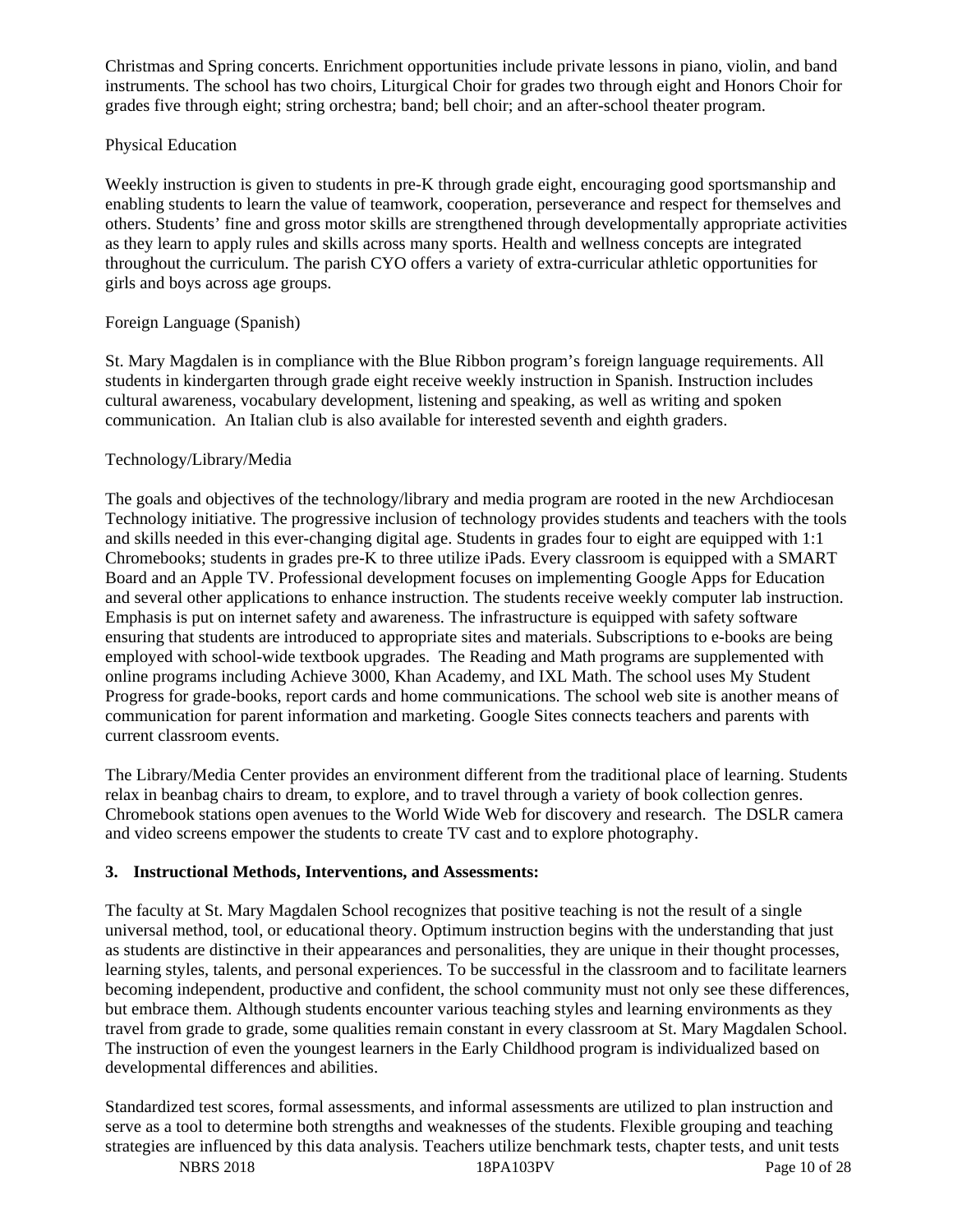to structure the methods and strategies of instruction to meet individualized needs and to improve overall school performance.

All teachers employ the differentiated instructional method, utilizing flexible grouping, as well as direct and/or individual instruction and modeling based on best practices and testing data. Teachers assess their students using diagnostic, informative, and formal methods. Technology is integrated when it emphasizes and develops skills. Support is offered to assist students before or after school. Teachers are available to parents via personal meetings, email or phone calls. Collaboration within grade levels as well as in specific departments helps to develop consistent instructional goals that meet the needs of the school community.

Lessons in all areas of the curriculum allow for individual learning styles. The ELA curriculum supports diverse levels of readers and writers, and enables teachers to recognize, to assess, and to meet the many needs of the students, offering visual, auditory, and technological components. The math curriculum allows for large group, small group and individual instruction, using tactile manipulatives, technology, and other tools to supplement instruction and to assist in mastery of concepts. Science instruction utilizes a hands-on approach, bringing students as young as kindergarten into the lab to experience abstract concepts, making them tangible, meaningful, and authentic. Social Studies instruction comes to life through the use of multimedia components of the curriculum, project-based instruction, and field trips. Spirituality is demonstrated through the Religion curriculum that includes not only Catholic history and dogma, but practical applications and projects of stewardship and acts of charity.

Even with the use of varied teaching techniques and tools, there are students who are struggling to meet, or equally exceed instructional goals. When a need for remediation in reading or writing skills is demonstrated, the resource teacher works with the classroom teachers and students on supportive and supplemental instructional strategies. In addition, the Delaware County Intermediate Unit supports the students who have more significant and identified learning challenges in reading, writing, and speech. An Instructional Support Team (IST) is formed for all students who work with the DCIU. The team consists of the DCIU staff, teachers, parents, principal, and school support teacher. Multiple IST meetings are scheduled to discuss needs, accommodations, strategies, status, and goals. For students who may be exceeding the curriculum goals, teachers develop lessons to extend learning using higher order thinking assignments. Students in grade five who meet the specific criteria may advance into an honors math track which enables them to complete the ninth grade Algebra course in grade eight. If students do not meet the Archdiocesan Honors Math criteria, but are beyond the daily lesson objectives, flexible grouping is offered to challenge and strengthen students' skills.

Weekly, students participate in STREAM activities and/or classroom activities that advocate stewardship, team building, and partnership with peers and younger students.

Extracurricular activities such as instrumental lessons, vocal, drama, arts, world language, public speaking, creative writing, enrichment courses, and sports are offered after school for students to further engage and develop their interests.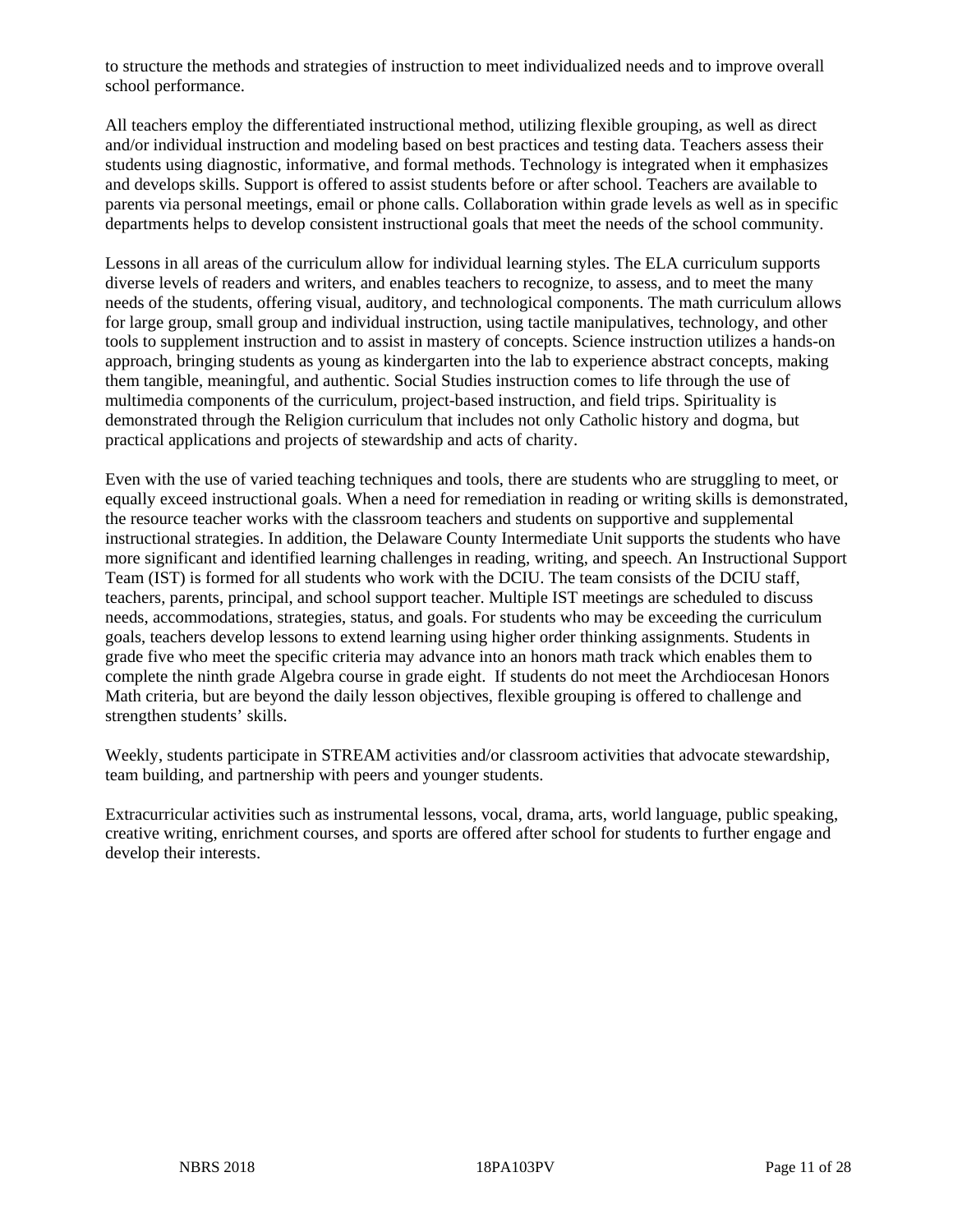### **1. School Climate/Culture:**

The students at St. Mary Magdalen School are immersed in a culture where learning becomes a joy and the road to information is a well-traveled path. Nurturing teachers establish strategies relevant to grade level to access learning styles and to optimize student mastery of concepts. Spirituality is modeled, and opportunities for growth are ubiquitous. Emotional needs are anticipated, and students are well-equipped with the tools to create social networks and become capable and responsible problem solvers. The physical environment is secure, bright, cheerful, comfortable, and conducive to the educational process.

Upon arrival in the morning, a meeting to "Greet the Day" brings the school body together. Faculty and students have an opportunity to establish goals, share accomplishments, and create a positive context for the scholarly work ahead. Community prayer sets the tone for developing a sense of reverence and an understanding of the love of our God. The oration of the Pledge of Allegiance instills a commitment and awareness to our American heritage. The recitation of a student code of conduct pledge and the school rules is critical for building an intrinsic sense of discipline and personal ethics. Each student feels valued and respected as a member of a well-coordinated school society. This procedure is imperative to the mission and purpose of St. Mary Magdalen School.

The faculty is a well-integrated group of professionals for whom educating children is a calling. Every facet of instruction is approached in a developmentally appropriate way with a commitment to ensuring that each child is healthy, safe, engaged, supported, and challenged. They are committed and dedicated to assuring that every student succeeds and works to their potential. Cooperation and discussion among teachers is a positive force as the student progresses from grade to grade. The parents and students value the dedication and commitment of the faculty and staff and acknowledge their efforts throughout the year with classroom supplies, luncheons and personal gifts. The relationship of teacher and parents is of mutual respect, cooperation and partnership on behalf of each child. The Parish, School Board, Administration and Home and School groups support and help foster the efforts of the teachers. The collaborative efforts of all involved make this school an ongoing success.

#### **2. Engaging Families and Community:**

The St. Mary Magdalen School community strives to build a cooperative link between church, school, and home. Administrators, teachers, and parents are fully invested in our mission of providing responsible social participation in a nurturing Catholic environment. School tours are given to families who show an interest in attending the school. During these tours the school's mission and academic programs are described. The pastor and principal meet with each new family to welcome them. A mentor family is assigned to each new family for support and guidance. Parents volunteer to help classes with stewardship projects throughout the school year. First and second grade students write letters of welcome to each newly baptized member of the parish community.

St. Mary Magdalen partners with parents to create an avenue for spiritual and academic advancement. Teachers are conscientious about using email and phone conferences to communicate with parents. My Student Progress, an online program, creates a more formal context in which to report academic and behavioral progress.

The Instructional Support Team (IST), which is comprised of teachers, administrators and staff from Delaware County Intermediate Unit, meets to determine strategies for students who struggle academically or behaviorally. The C.A.R.E.S. after school program is offered to working parents who need child care. This program is operated by teachers and staff, and parents are secure in the knowledge that their child is safe and well cared for in their absence.

St. Mary Magdalen is fortunate to have an extremely strong Home and School Association. The Home and School Association is responsible for seasonal parties in the classroom, and several fun events for students,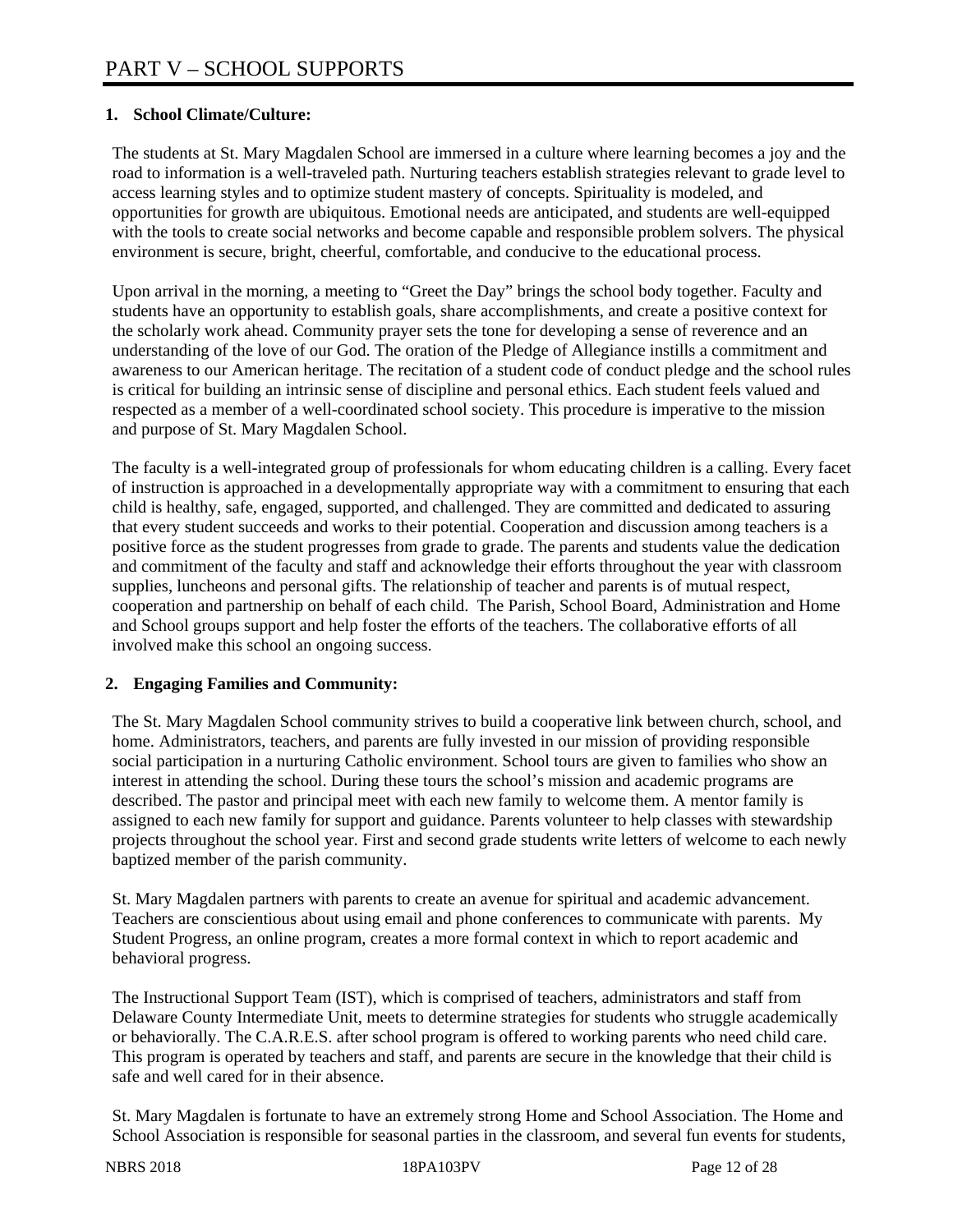families and/or adults. St. Mary Magdalen School assures that the many volunteers that assist are in full compliance with all safety clearances before working with the students.

The school has a dedicated website and Facebook for communication and marketing purposes. The principal sends out bi-monthly newsletters and teachers utilize Google sites to stay in touch with parents. The Alumni Association is actively involved in both school and parish events. The children of many of the alumni now attend the school.

The pastor encourages the parishioners of St. Mary Magdalen to become vested in supporting the school along many different avenues. There are parishioners who act as coaches, mentors, and board members. Parishioners also contribute funds to an even broader cause knows as BLOCS, which assists families with tuition assistance within our school and throughout the Archdiocese.

#### **3. Professional Development:**

St. Mary Magdalen teachers and administration recognize that learning is a lifelong journey. Continued professional education is essential to being an accomplished educator. Faculty and administration participate in professional development through a variety of resources, such as workshops provided by the Delaware County Intermediate Unit, Archdiocese of Philadelphia, and the Connelly Foundation Summer Tech Academy. Teachers attend seminars that support the curriculum and standards for all subject areas as well as workshops on topics such as cyberbullying and Google Classroom.

Professional development opportunities for individual teachers often becomes the catalyst for opportunities of growth and knowledge for the other faculty members and administration. Teachers serve as curriculum leaders and resources for other teachers in the building by sharing their newly gained skills and knowledge. The choices of professional development are aligned to and support the academic standards and curriculum to support the student achievement and performance.

Most teachers possess a graduate-level education and certification in the areas of early childhood, elementary, special education and/or specific core subjects. Tenured teachers act as mentors to the newly hired teachers. Method students and student-teachers from Neumann University and Cabrini College are partnered annually with teachers at St. Mary Magdalen School for field experience and mentoring. The collaborative relationship between these higher education institutions and St. Mary Magdalen School affects student achievement by keeping the teachers abreast of current best practices.

Additionally, teachers grow in faith and formation by attending Archdiocesan retreats, workshops, and seminars. All teachers are required to earn sixteen religion education credits in-order to be certified in catechetical instruction. Certification is maintained through yearly updates and course work. The administration organizes annual retreats for the faculty.

Financial support is available to support teachers to attend subject-related workshops and courses. The school also provides substitute teachers for teachers to attend workshops held during regular school hours, if appropriate to their instruction and curriculum needs.

All teachers and staff comply with safe environment regulations. The Archdiocesan Safe Environment curriculum is utilized in all grade levels through teacher instruction.

#### **4. School Leadership:**

The leadership philosophy at St. Mary Magdalen is one of collaboration in the shared responsibility of providing an outstanding religious and educational program. The pastor oversees the religious and spiritual aspects of the school as well as the financial needs of the school. The principal, as designated by the pastor, is the spiritual and academic leader of the school as well as the supervisor of the faculty, staff, and students. The principal ensures the safe and proper execution of all school programs and activities. The principal monitors the sequence, pacing and delivery of instruction to assure student progress as well as monitoring student achievement using the My Student Progress system.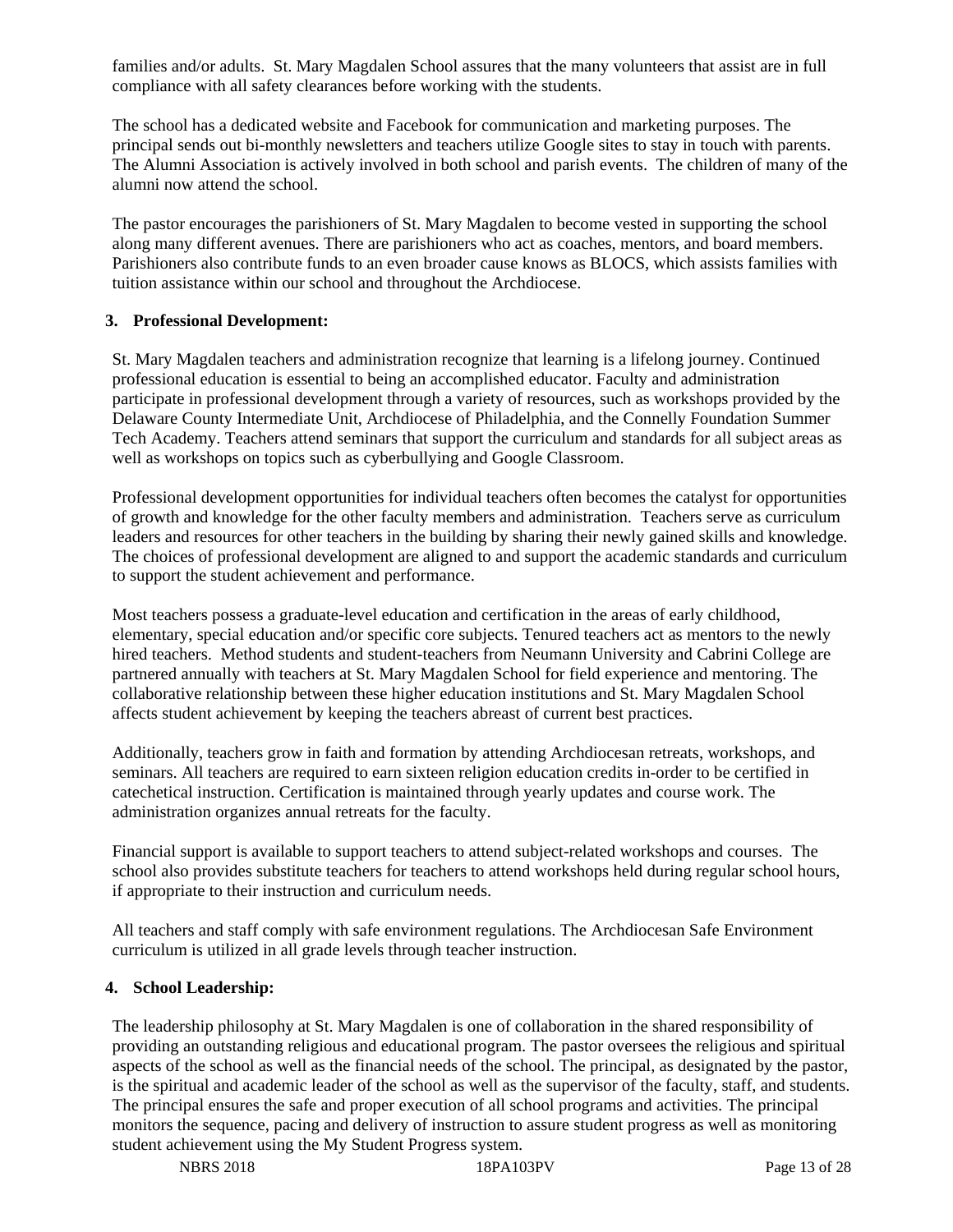Leadership is supported by the works and efforts of an eleven-member School Board of Limited Jurisdiction composed of parents, alumni, parents of alumni and parishioners. The pastor serves as an exofficio voting member of the board. The members form committees in their areas of expertise to oversee the finances, facilities, enrollment, marketing and strategic planning for the school. The board developed a five-year strategic plan utilizing the school's mission statement as their base and focus to develop goals and objectives that are reviewed periodically. The school board works closely with the principal to determine the needs of the school for a successful program. For example, the principal and Board worked together to evaluate the status of instructional technology. As a result, financial and professional development resources were allotted to provide 1:1 Chromebooks to students in grades four through eight to enhance academic achievement.

The pastor is cognizant of the sacrifices parents make to send their children to a Catholic school. The amount of parish subsidy supporting the school keeps tuition at reasonable levels. At the direction of the pastor and the support of the board, an annual fund has been put into place to support the school. The pastor has also established a Sponsor-a-Student program that is utilized to grant aid so that every parishioner's child may attend the school without concern if they have financial hardship.

St. Mary Magdalen School was founded on the commitment to provide a faith-based education for parish children. Over the fifty-plus years of its existence, the pastors, principals, faculty and staff, and school board have striven to make the school an outstanding institution of religious and academic excellence become the reality. The school's leadership ensures that policies and programs are focused on student achievement and religious formation.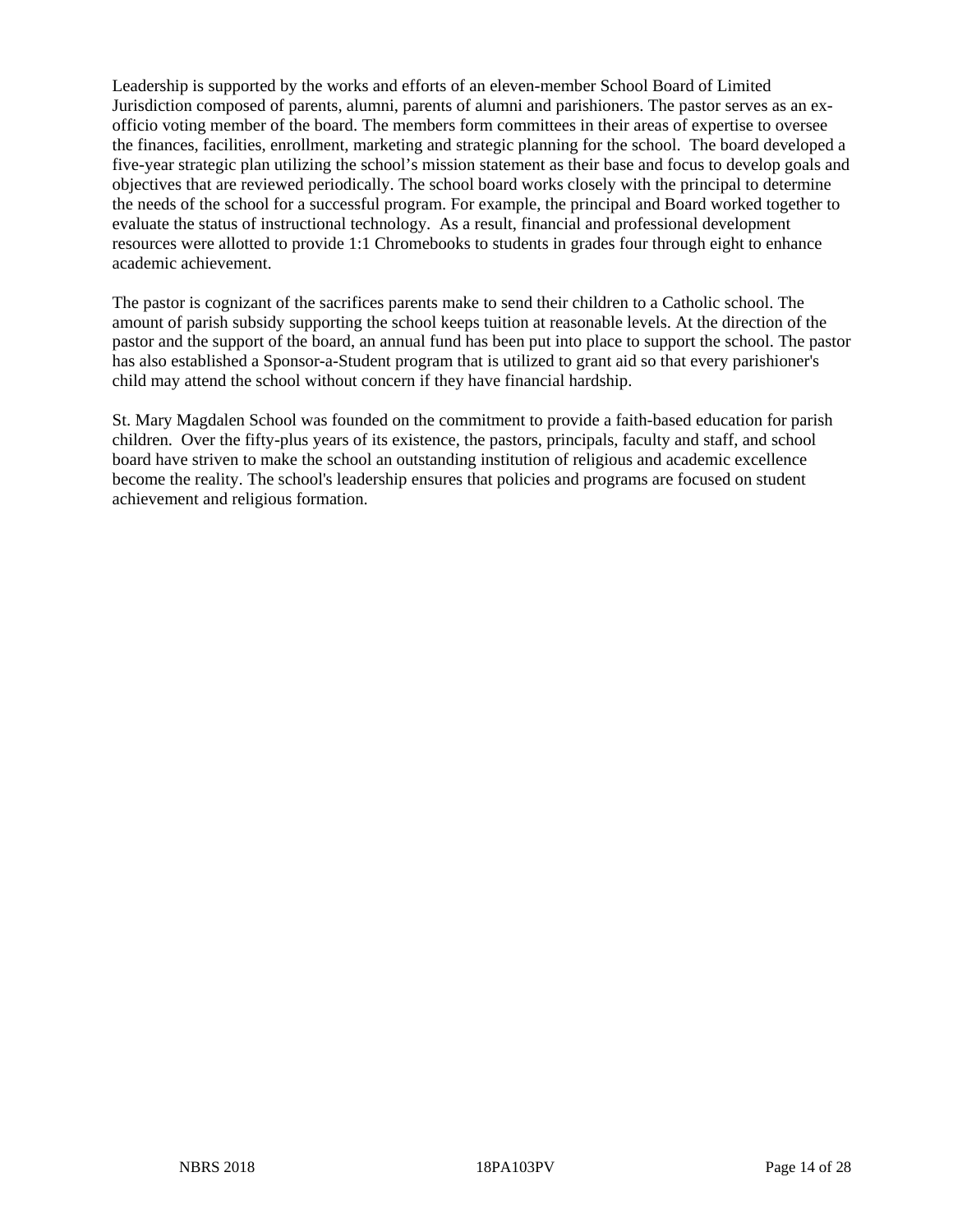# PART VI – STRATEGIES FOR ACADEMIC SUCCESS

The fundamental philosophy that is evident throughout St. Mary Magdalen School creates a context in which every student, teacher, and parent is supported in the effort towards becoming a Disciple of Jesus. The path to discipleship is described within a code of conduct based on the virtues of reverence, respect responsibility, and unity. These attributes set the tone and direction for a strong spiritual formation, exemplary academic success, and loyal citizenship.

Those virtues are demonstrated through daily practice and actions that honor and praise God, instill and strengthen self-worth, and acknowledge and support the dignity of others. The classroom teachers develop grade/age appropriate procedures that reinforce and promote these desired outcomes.

Each morning, the school community gathers in the gymnasium for Morning Prayer, the Pledge of Allegiance, and the School Pledge. The daily reciting of the School Pledge renews that pursuit and commitment towards becoming a Disciple of Jesus by following the school's code of conduct. That code of conduct reminds everyone to make good choices, to follow directions, to be a leader, to set a good example, to tell the truth, and to demonstrate integrity.

A student can have optimum academic success in this construct. Building positive character traits of responsibility and respect for others creates an environment that allows opportunities for advancing leadership skills, making positive choices for the good of all, and exemplifying strong role models. A confident student with a sense of accomplishment and integrity is destined to fulfill potential and to achieve objectives.

After each First Friday Mass the school and parish community congratulates those students who are recognized as disciples.

The promotion of reverence, respect, responsibility, and unity creates a learning environment that is conducive to cooperation and constructive instruction, and a student body that consistently demonstrates outstanding achievement as noted on the school's standardized test scores.

Eighth grade students realize the benefits of the exemplary academic strategies offered at St. Mary Magdalen School in the reception of scholarships averaging \$575,000 per year to both Archdiocesan and private high schools. Since 1995, twenty-nine students received the Neumann Scholarship granting them a full four-year award for tuition in an Archdiocesan High School.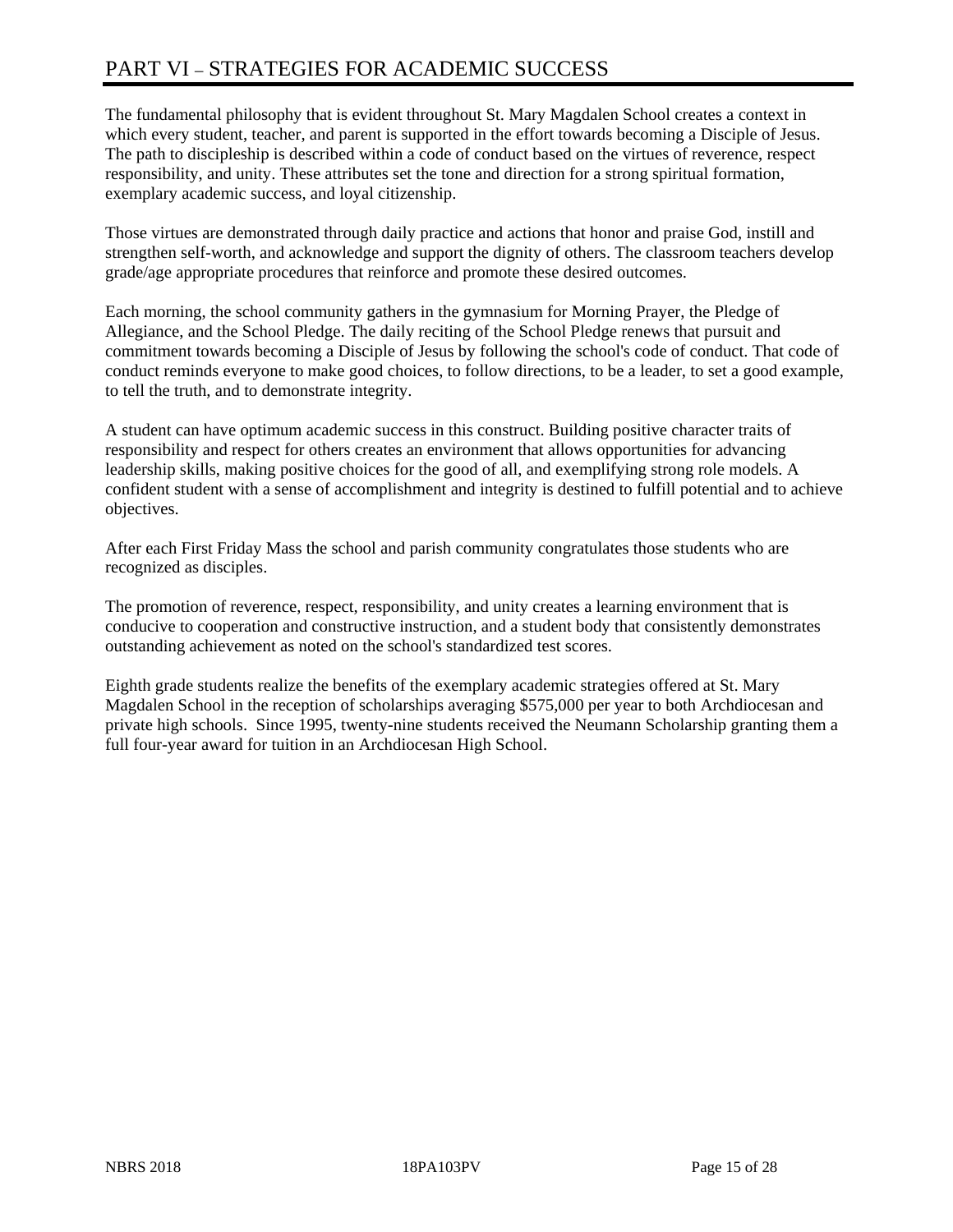# PART VII – NON-PUBLIC SCHOOL INFORMATION

1. Non-public school association(s): Catholic

Identify the religious or independent associations, if any, to which the school belongs. Select the primary association first.

| 2. | Does the school have nonprofit, tax-exempt $(501(c)(3))$ status?                                       | Yes X  | No. |
|----|--------------------------------------------------------------------------------------------------------|--------|-----|
| 3. | What is the educational cost per student?<br>(School budget divided by enrollment)                     | \$6414 |     |
| 4. | What is the average financial aid per student?                                                         | \$2661 |     |
| 5. | What percentage of the annual budget is devoted to<br>scholarship assistance and/or tuition reduction? | 42%    |     |
| 6. | What percentage of the student body receives<br>scholarship assistance, including tuition reduction?   | 100%   |     |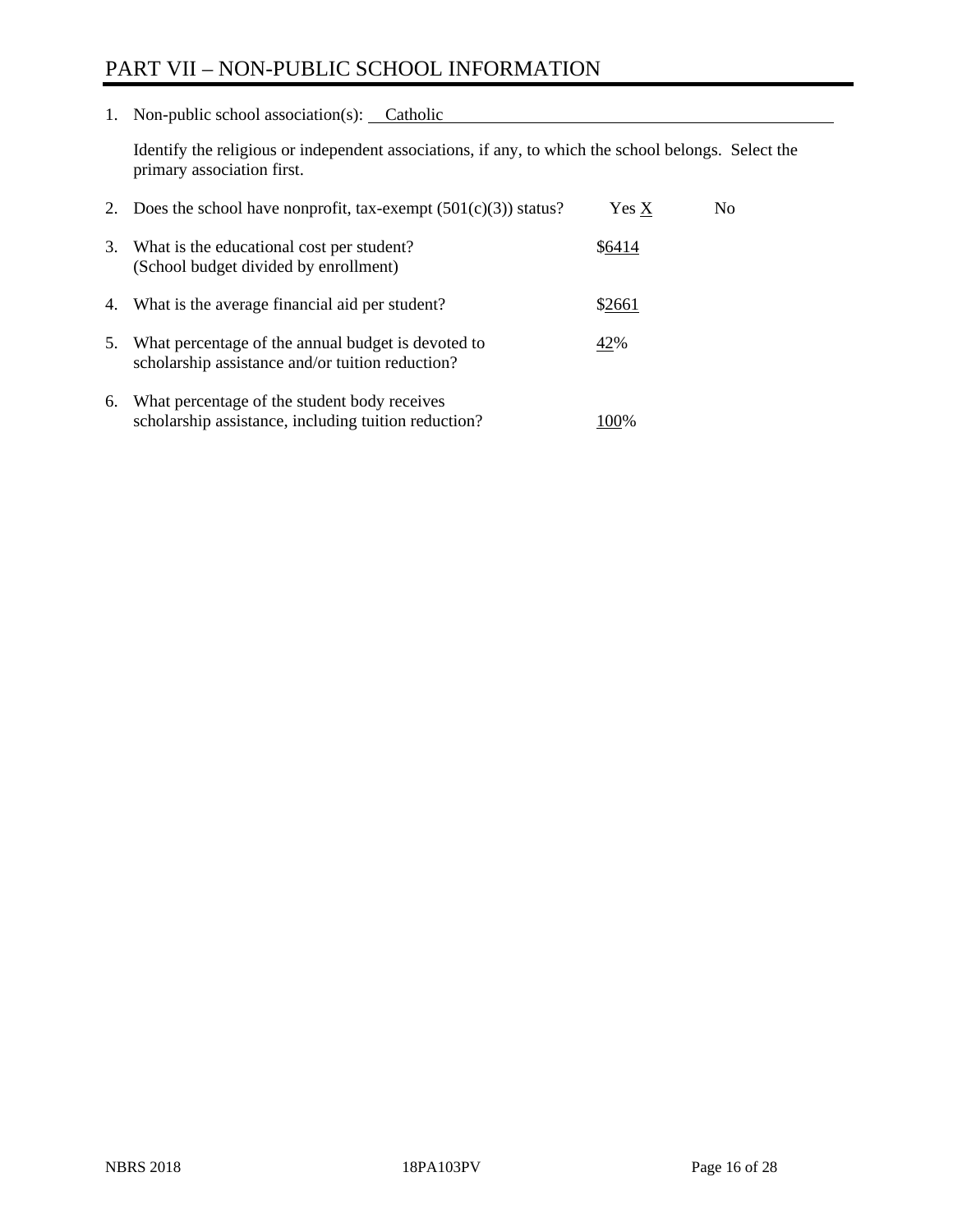# PART VIII – ASSESSMENT RESULTS FOR NORM-REFERENCED TESTS

#### **REFERENCED BY NATIONAL NORMS**

| <b>Subject:</b> Math<br>Test:<br>In View     | Terra Nova 3 with             | <b>Grade:</b><br>3                   |
|----------------------------------------------|-------------------------------|--------------------------------------|
| <b>Edition/Publication Year: 2011</b><br>CTB | <b>Publisher:</b> McGraw Hill | Scores are reported here<br>as: NCEs |

| School Year                                | 2016-2017 |
|--------------------------------------------|-----------|
| Testing month                              | Mar       |
| <b>SCHOOL SCORES</b>                       |           |
| Average Score                              | 73        |
| Number of students tested                  | 28        |
| Percent of total students tested           | 100       |
| Number of students alternatively assessed  | $\theta$  |
| Percent of students alternatively assessed | $\theta$  |
| <b>SUBGROUP SCORES</b>                     |           |
| 1. Other 1                                 |           |
| <b>Average Score</b>                       |           |
| Number of students tested                  |           |
| 2. Other 2                                 |           |
| Average Score                              |           |
| Number of students tested                  |           |
| 3. Other 3                                 |           |
| <b>Average Score</b>                       |           |
| Number of students tested                  |           |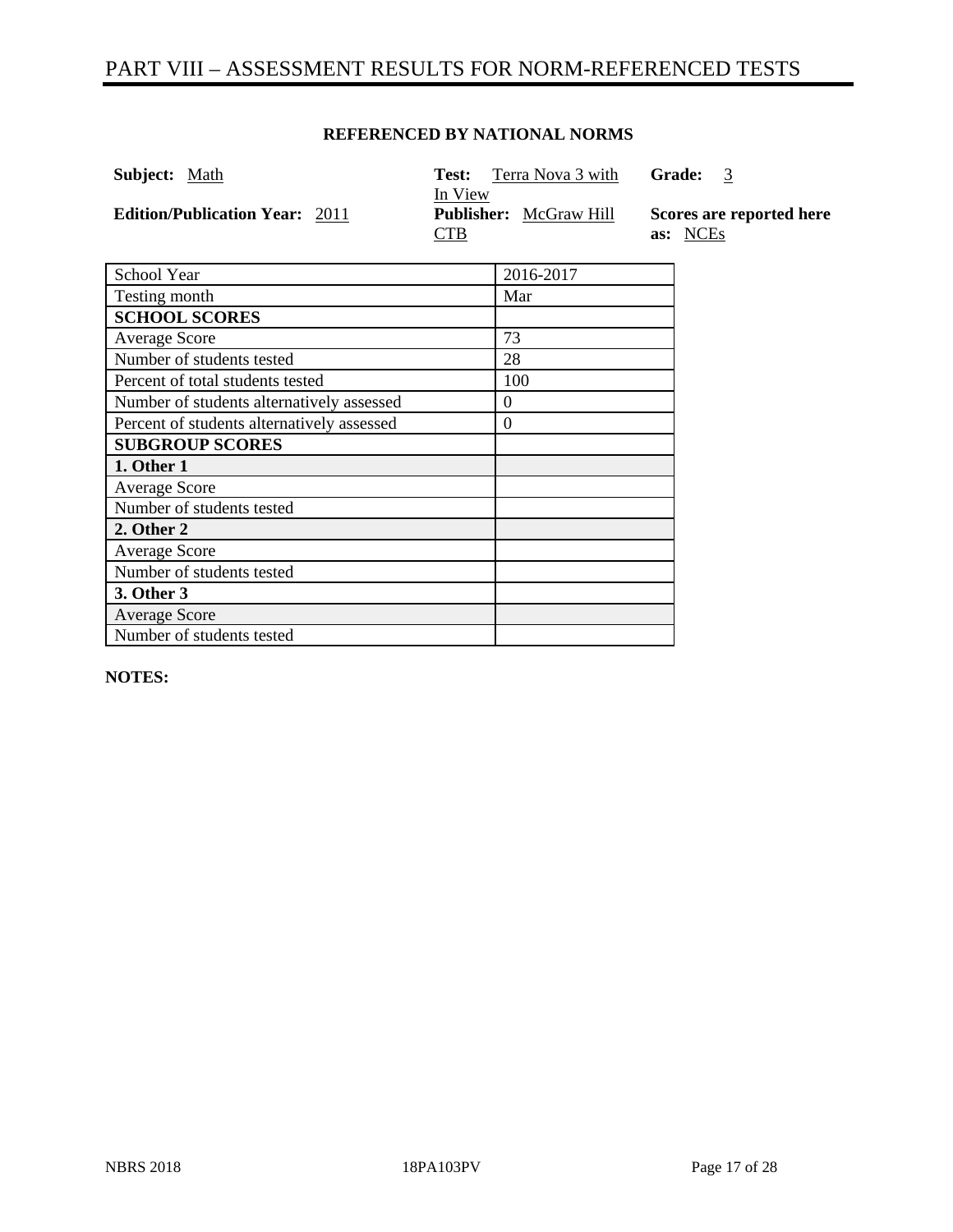| Subject: Math                         | Terra Nova 3 with<br>Test:    | Grade:<br>$\overline{4}$ |
|---------------------------------------|-------------------------------|--------------------------|
|                                       | In View                       |                          |
| <b>Edition/Publication Year: 2011</b> | <b>Publisher:</b> McGraw Hill | Scores are reported here |
|                                       |                               |                          |

| School Year                                | 2016-2017 |
|--------------------------------------------|-----------|
| Testing month                              | Mar       |
| <b>SCHOOL SCORES</b>                       |           |
| <b>Average Score</b>                       | 84        |
| Number of students tested                  | 36        |
| Percent of total students tested           | 100       |
| Number of students alternatively assessed  | $\Omega$  |
| Percent of students alternatively assessed | $\Omega$  |
| <b>SUBGROUP SCORES</b>                     |           |
| 1. Other 1                                 |           |
| <b>Average Score</b>                       |           |
| Number of students tested                  |           |
| 2. Other 2                                 |           |
| <b>Average Score</b>                       |           |
| Number of students tested                  |           |
| 3. Other 3                                 |           |
| <b>Average Score</b>                       |           |
| Number of students tested                  |           |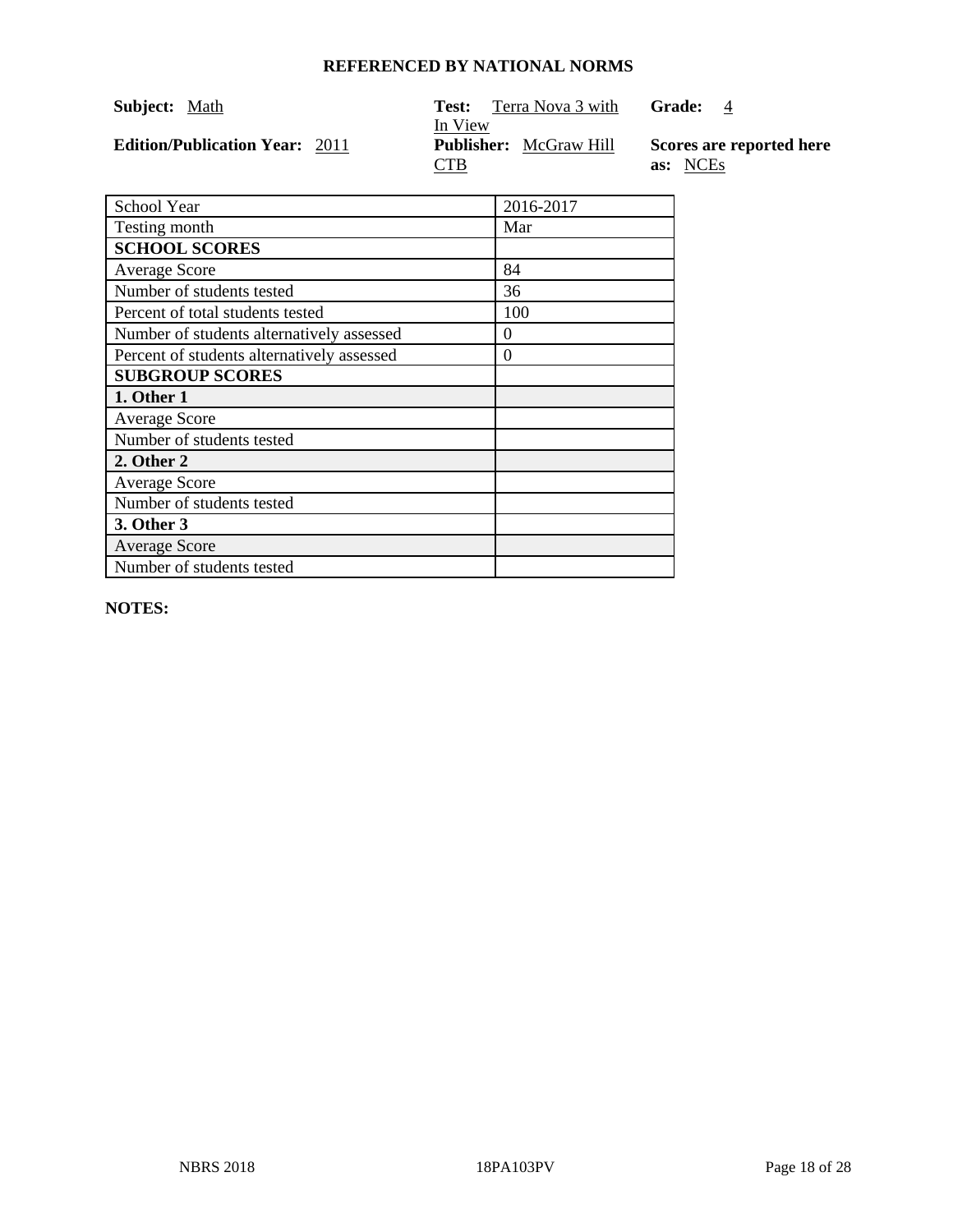| Subject: Math                         | Terra Nova 3 with<br>Test:<br>In View | Grade: 5                             |
|---------------------------------------|---------------------------------------|--------------------------------------|
| <b>Edition/Publication Year: 2011</b> | <b>Publisher:</b> McGraw Hill<br>CTB  | Scores are reported here<br>as: NCEs |

| School Year                                | 2016-2017 |
|--------------------------------------------|-----------|
| Testing month                              | Mar       |
| <b>SCHOOL SCORES</b>                       |           |
| <b>Average Score</b>                       | 92        |
| Number of students tested                  | 39        |
| Percent of total students tested           | 100       |
| Number of students alternatively assessed  | $\theta$  |
| Percent of students alternatively assessed | 0         |
| <b>SUBGROUP SCORES</b>                     |           |
| 1. Other 1                                 |           |
| <b>Average Score</b>                       |           |
| Number of students tested                  |           |
| 2. Other 2                                 |           |
| <b>Average Score</b>                       |           |
| Number of students tested                  |           |
| <b>3. Other 3</b>                          |           |
| <b>Average Score</b>                       |           |
| Number of students tested                  |           |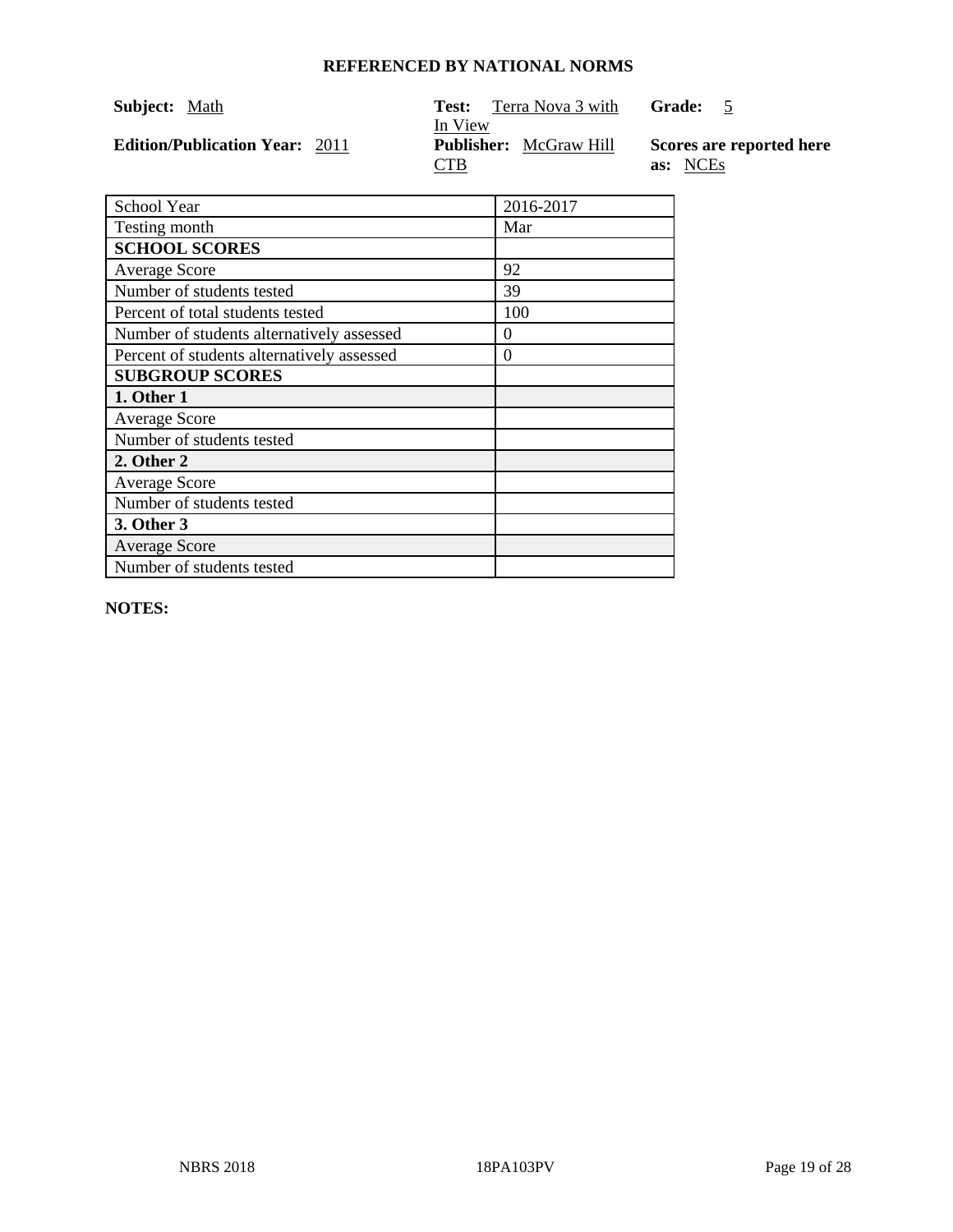| Subject: Math                         | Terra Nova 3 with<br>Test:    | Grade: 6                 |
|---------------------------------------|-------------------------------|--------------------------|
|                                       | In View                       |                          |
| <b>Edition/Publication Year: 2011</b> | <b>Publisher:</b> McGraw Hill | Scores are reported here |
|                                       | CTB                           | as: NCEs                 |

| School Year                                | 2016-2017 |
|--------------------------------------------|-----------|
| Testing month                              | Mar       |
| <b>SCHOOL SCORES</b>                       |           |
| <b>Average Score</b>                       | 91        |
| Number of students tested                  | 35        |
| Percent of total students tested           | 100       |
| Number of students alternatively assessed  | $\theta$  |
| Percent of students alternatively assessed | $\Omega$  |
| <b>SUBGROUP SCORES</b>                     |           |
| 1. Other 1                                 |           |
| <b>Average Score</b>                       |           |
| Number of students tested                  |           |
| 2. Other 2                                 |           |
| <b>Average Score</b>                       |           |
| Number of students tested                  |           |
| 3. Other 3                                 |           |
| <b>Average Score</b>                       |           |
| Number of students tested                  |           |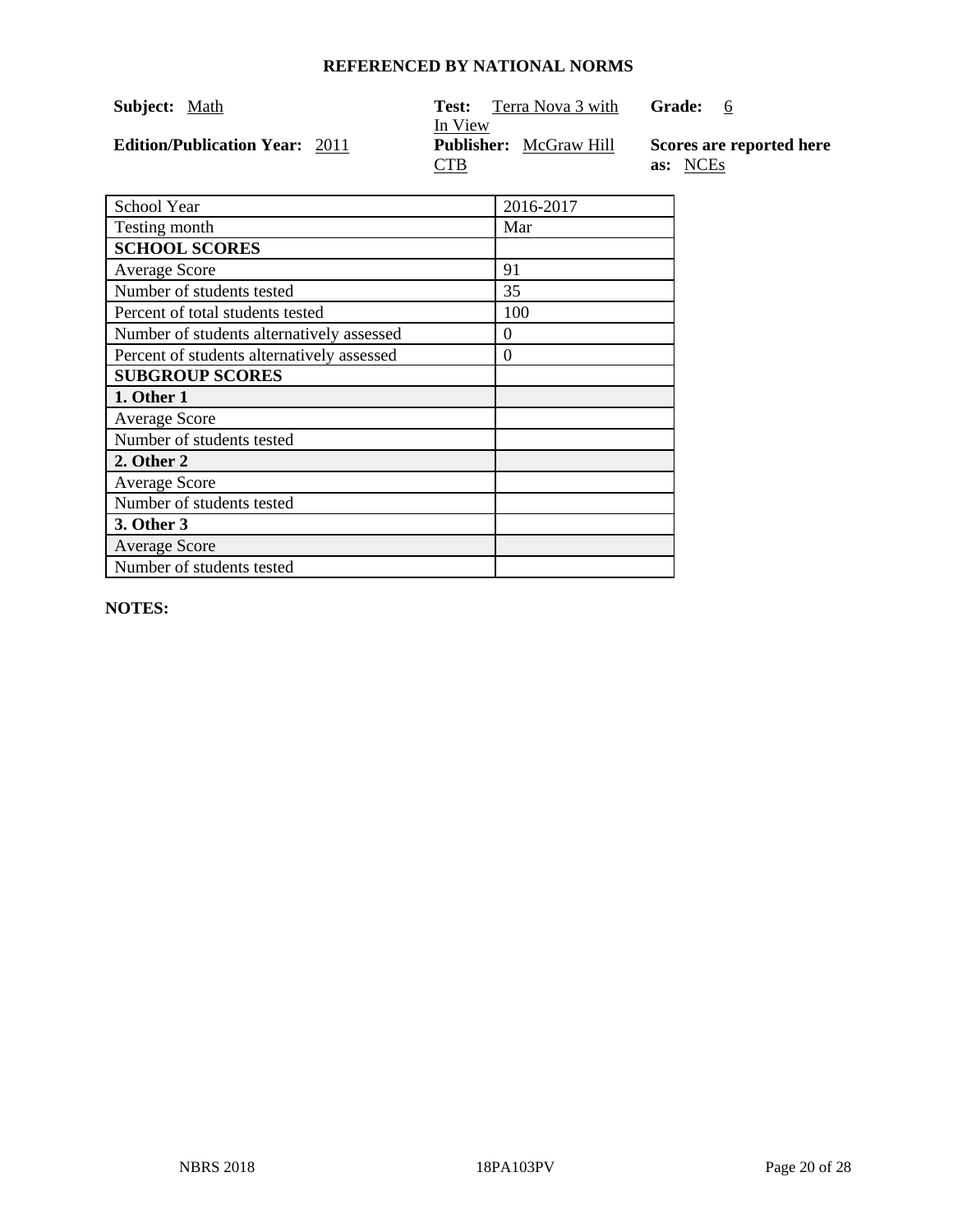| Subject: Math                         | Terra Nova 3 with<br>Test:               | Grade:                   |
|---------------------------------------|------------------------------------------|--------------------------|
| <b>Edition/Publication Year: 2011</b> | In View<br><b>Publisher:</b> McGraw Hill | Scores are reported here |
|                                       | CTB                                      | as: NCEs                 |

| <b>School Year</b>                         | 2016-2017 |
|--------------------------------------------|-----------|
| Testing month                              | Mar       |
| <b>SCHOOL SCORES</b>                       |           |
| <b>Average Score</b>                       | 94        |
| Number of students tested                  | 31        |
| Percent of total students tested           | 100       |
| Number of students alternatively assessed  | 0         |
| Percent of students alternatively assessed | 0         |
| <b>SUBGROUP SCORES</b>                     |           |
| 1. Other 1                                 |           |
| <b>Average Score</b>                       |           |
| Number of students tested                  |           |
| 2. Other 2                                 |           |
| <b>Average Score</b>                       |           |
| Number of students tested                  |           |
| 3. Other 3                                 |           |
| <b>Average Score</b>                       |           |
| Number of students tested                  |           |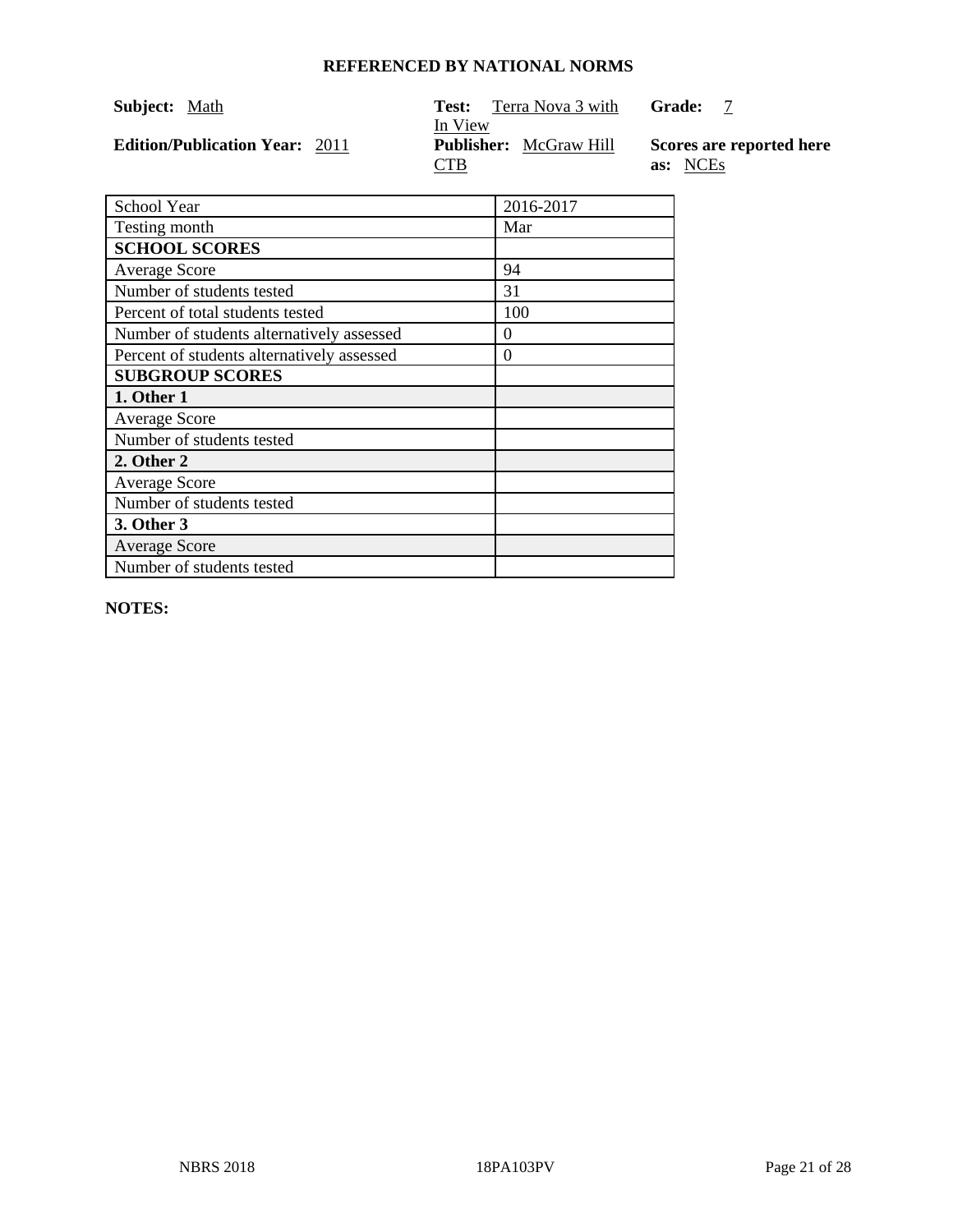| <b>Subject:</b> Math                  | Terra Nova 3 with<br>Test:    | Grade: 8                 |
|---------------------------------------|-------------------------------|--------------------------|
|                                       | In View                       |                          |
| <b>Edition/Publication Year: 2011</b> | <b>Publisher:</b> McGraw Hill | Scores are reported here |
|                                       |                               |                          |

| School Year                                | 2016-2017 |
|--------------------------------------------|-----------|
| Testing month                              | Mar       |
| <b>SCHOOL SCORES</b>                       |           |
| <b>Average Score</b>                       | 89        |
| Number of students tested                  | 33        |
| Percent of total students tested           | 100       |
| Number of students alternatively assessed  | 0         |
| Percent of students alternatively assessed | 0         |
| <b>SUBGROUP SCORES</b>                     |           |
| 1. Other 1                                 |           |
| <b>Average Score</b>                       |           |
| Number of students tested                  |           |
| 2. Other 2                                 |           |
| <b>Average Score</b>                       |           |
| Number of students tested                  |           |
| 3. Other 3                                 |           |
| <b>Average Score</b>                       |           |
| Number of students tested                  |           |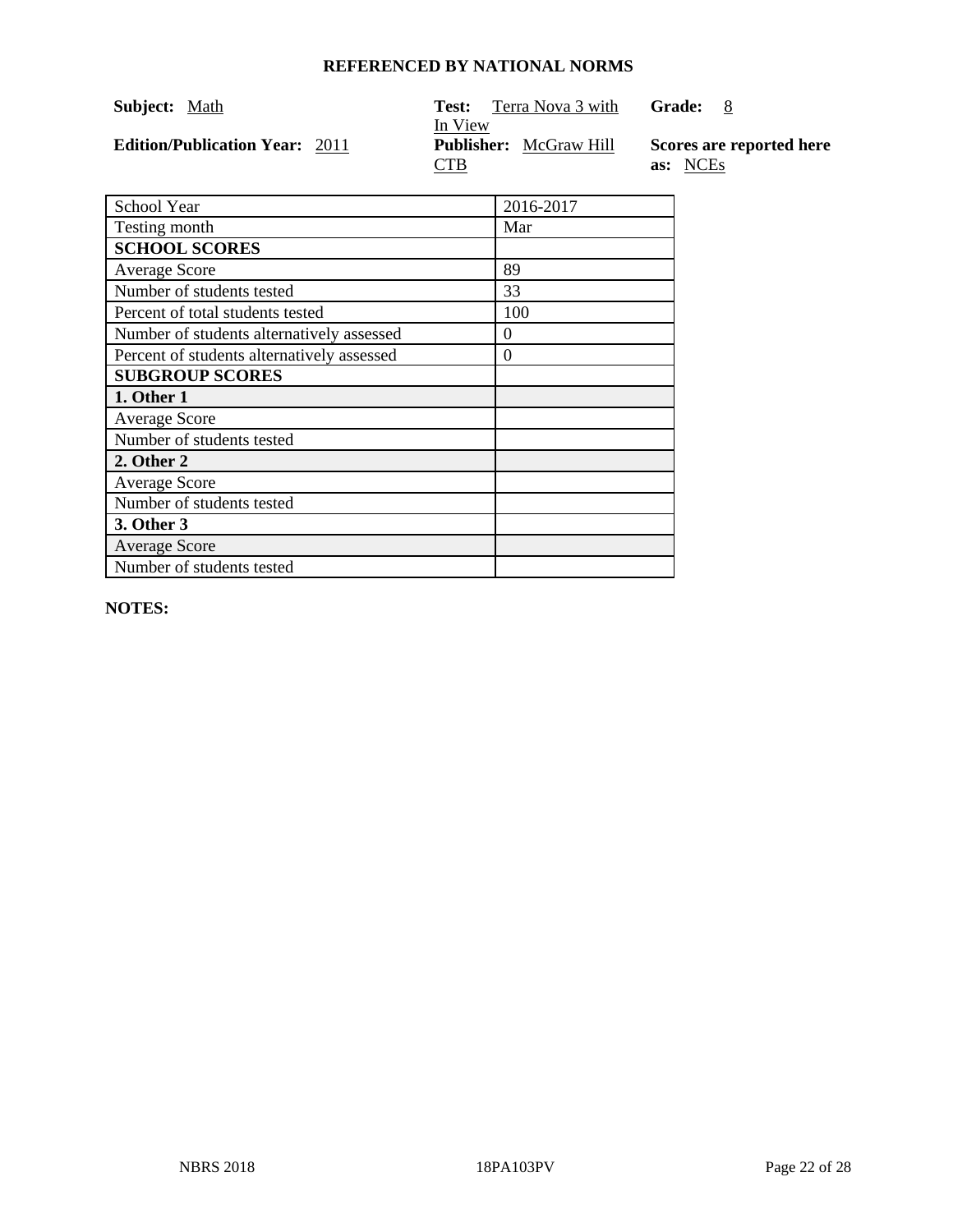| Subject: Reading/ELA                  | Terra Nova 3 with<br>Test:               | Grade: 3                 |
|---------------------------------------|------------------------------------------|--------------------------|
| <b>Edition/Publication Year: 2011</b> | In View<br><b>Publisher:</b> McGraw Hill | Scores are reported here |
|                                       | CTB                                      | as: NCEs                 |

| School Year                                | 2016-2017 |
|--------------------------------------------|-----------|
| Testing month                              | Mar       |
| <b>SCHOOL SCORES</b>                       |           |
| <b>Average Score</b>                       | 71        |
| Number of students tested                  | 28        |
| Percent of total students tested           | 100       |
| Number of students alternatively assessed  | 0         |
| Percent of students alternatively assessed | $\theta$  |
| <b>SUBGROUP SCORES</b>                     |           |
| 1. Other 1                                 |           |
| <b>Average Score</b>                       |           |
| Number of students tested                  |           |
| 2. Other 2                                 |           |
| <b>Average Score</b>                       |           |
| Number of students tested                  |           |
| 3. Other 3                                 |           |
| <b>Average Score</b>                       |           |
| Number of students tested                  |           |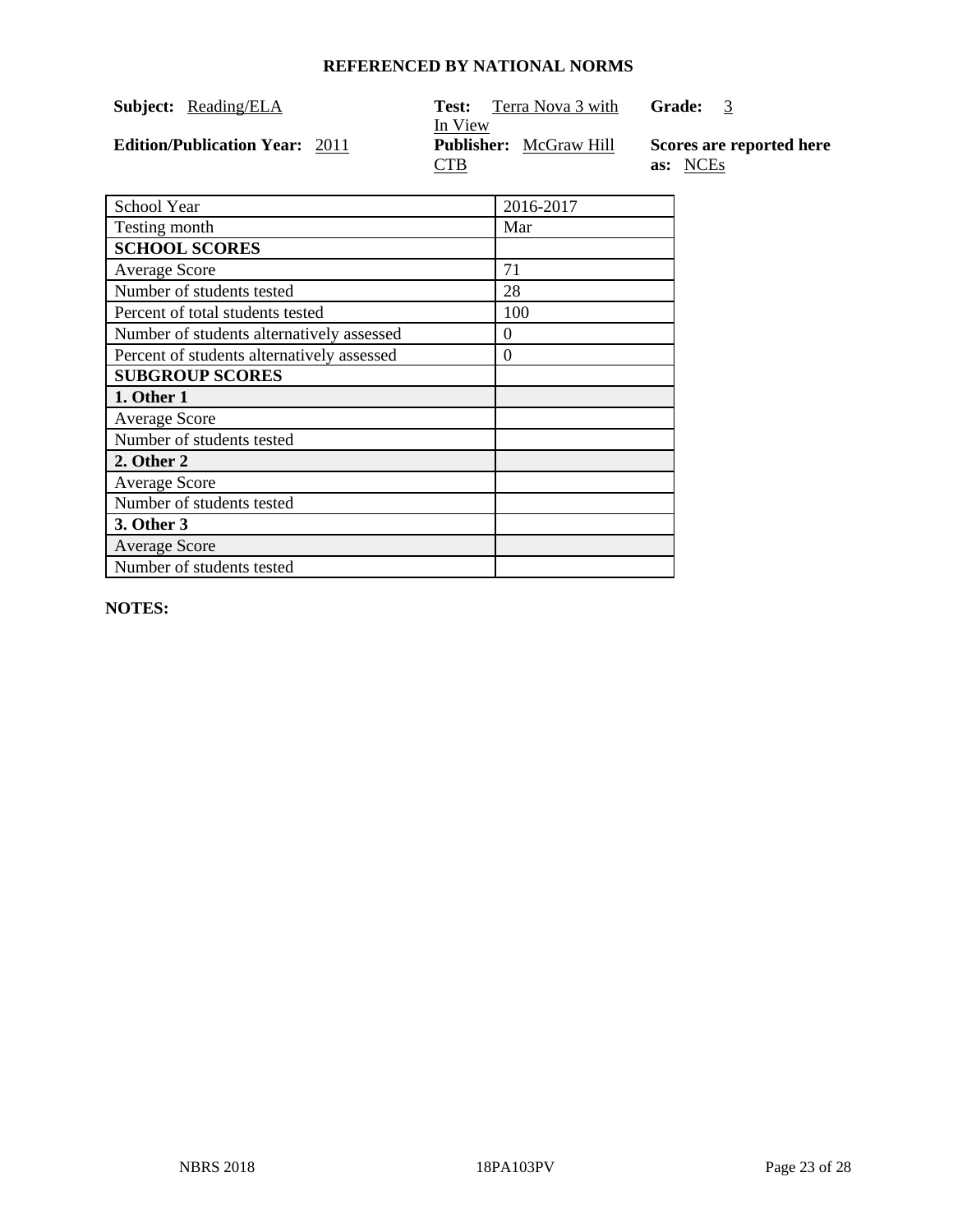| <b>Subject:</b> Reading/ELA           | Terra Nova 3 with<br>Test:<br>In View       | Grade:<br>$\overline{4}$             |
|---------------------------------------|---------------------------------------------|--------------------------------------|
| <b>Edition/Publication Year: 2011</b> | <b>Publisher:</b> McGraw Hill<br><b>CTB</b> | Scores are reported here<br>as: NCEs |

| School Year                                | 2016-2017 |
|--------------------------------------------|-----------|
| Testing month                              | Mar       |
| <b>SCHOOL SCORES</b>                       |           |
| <b>Average Score</b>                       | 83        |
| Number of students tested                  | 36        |
| Percent of total students tested           | 100       |
| Number of students alternatively assessed  | $\theta$  |
| Percent of students alternatively assessed | $\theta$  |
| <b>SUBGROUP SCORES</b>                     |           |
| 1. Other 1                                 |           |
| <b>Average Score</b>                       |           |
| Number of students tested                  |           |
| 2. Other 2                                 |           |
| <b>Average Score</b>                       |           |
| Number of students tested                  |           |
| 3. Other 3                                 |           |
| <b>Average Score</b>                       |           |
| Number of students tested                  |           |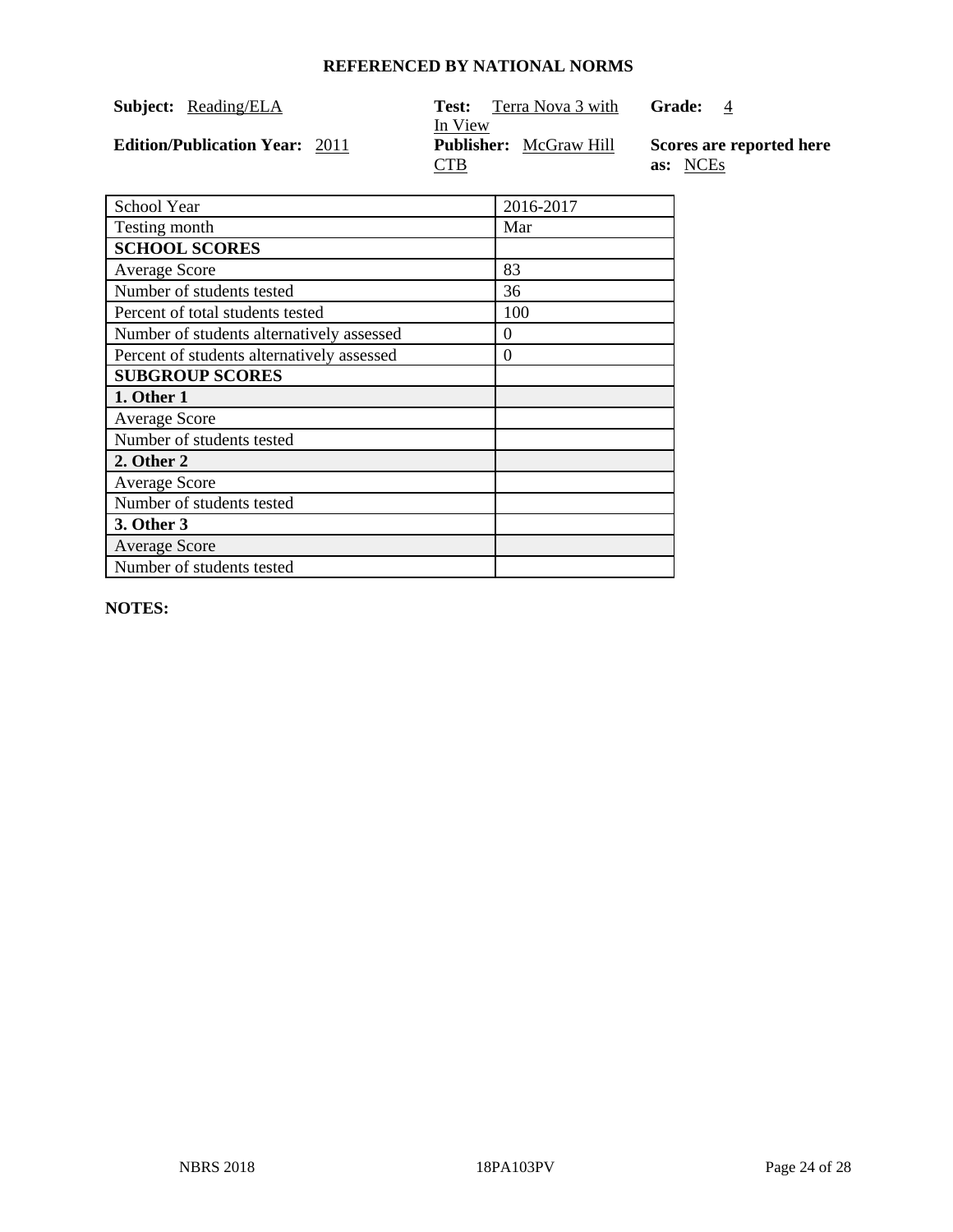| Subject: | Reading/ELA |
|----------|-------------|
|          |             |

Test: Terra Nova 3 with

**Grade:** 5

**Edition/Publication Year: 2011** 

In View<br>**Publisher:** McGraw Hill CTB

**Scores are reported here as:** NCEs

| <b>School Year</b>                         | 2016-2017 |
|--------------------------------------------|-----------|
| Testing month                              | Mar       |
| <b>SCHOOL SCORES</b>                       |           |
| <b>Average Score</b>                       | 80        |
| Number of students tested                  | 39        |
| Percent of total students tested           | 100       |
| Number of students alternatively assessed  | $\Omega$  |
| Percent of students alternatively assessed | $\theta$  |
| <b>SUBGROUP SCORES</b>                     |           |
| 1. Other 1                                 |           |
| <b>Average Score</b>                       |           |
| Number of students tested                  |           |
| 2. Other 2                                 |           |
| <b>Average Score</b>                       |           |
| Number of students tested                  |           |
| <b>3. Other 3</b>                          |           |
| <b>Average Score</b>                       |           |
| Number of students tested                  |           |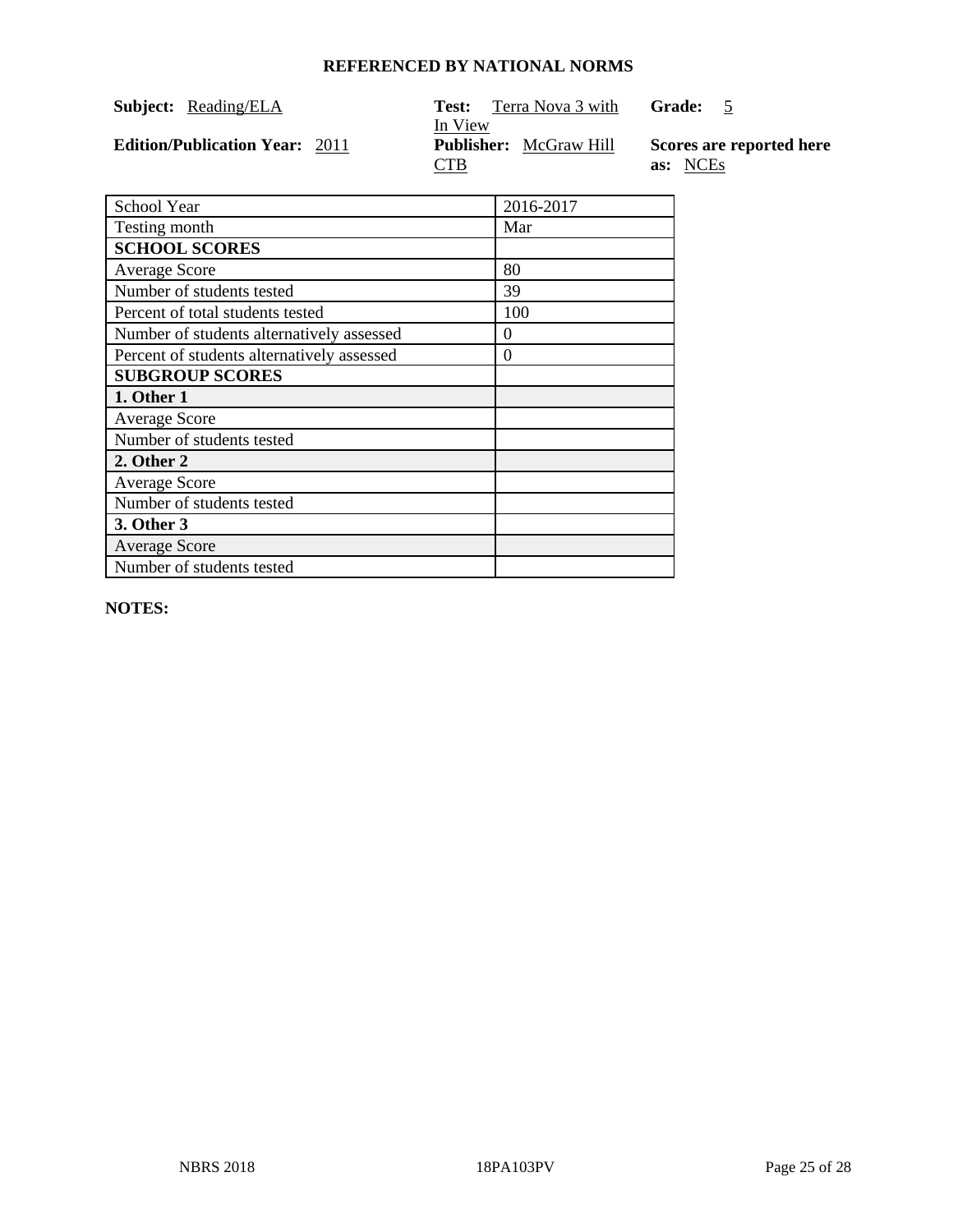| Subject: Reading/ELA                  | Test:                                                  | Terra Nova 3 with | Grade:<br>- 6                        |
|---------------------------------------|--------------------------------------------------------|-------------------|--------------------------------------|
| <b>Edition/Publication Year: 2011</b> | In View<br><b>Publisher:</b> McGraw Hill<br><b>CTB</b> |                   | Scores are reported here<br>as: NCEs |

| School Year                                | 2016-2017 |
|--------------------------------------------|-----------|
| Testing month                              | Mar       |
| <b>SCHOOL SCORES</b>                       |           |
| <b>Average Score</b>                       | 85        |
| Number of students tested                  | 35        |
| Percent of total students tested           | 100       |
| Number of students alternatively assessed  | $\theta$  |
| Percent of students alternatively assessed | 0         |
| <b>SUBGROUP SCORES</b>                     |           |
| 1. Other 1                                 |           |
| <b>Average Score</b>                       |           |
| Number of students tested                  |           |
| 2. Other 2                                 |           |
| <b>Average Score</b>                       |           |
| Number of students tested                  |           |
| 3. Other 3                                 |           |
| <b>Average Score</b>                       |           |
| Number of students tested                  |           |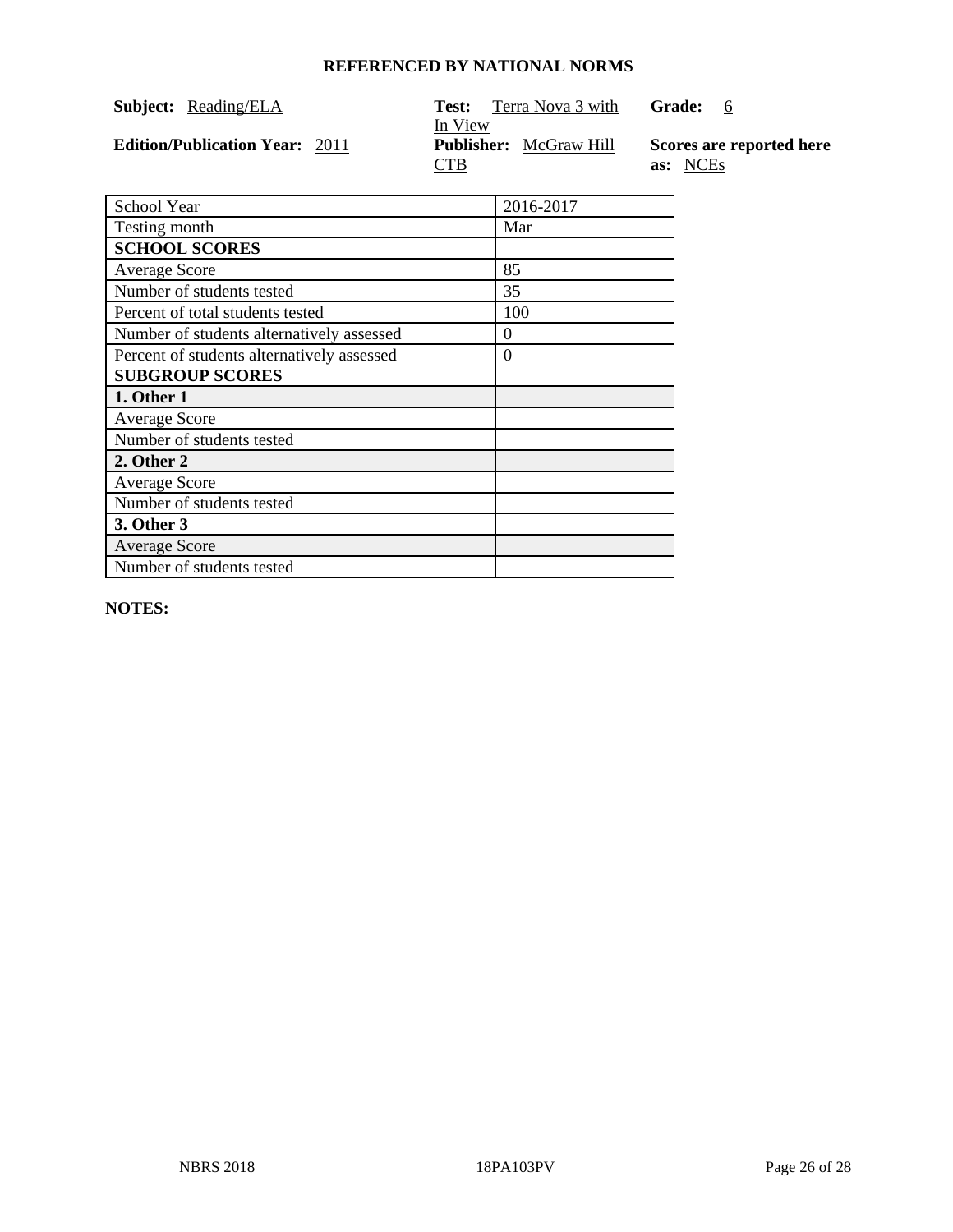| Subject: | Reading/ELA |
|----------|-------------|
|          |             |

Test: Terra Nova 3 with

**Grade:** 7

**Edition/Publication Year: 2011** 

In View<br>**Publisher:** McGraw Hill CTB

**Scores are reported here as:** NCEs

| School Year                                | 2016-2017 |
|--------------------------------------------|-----------|
| Testing month                              | Mar       |
| <b>SCHOOL SCORES</b>                       |           |
| <b>Average Score</b>                       | 89        |
| Number of students tested                  | 31        |
| Percent of total students tested           | 100       |
| Number of students alternatively assessed  | $\theta$  |
| Percent of students alternatively assessed | $\Omega$  |
| <b>SUBGROUP SCORES</b>                     |           |
| 1. Other 1                                 |           |
| <b>Average Score</b>                       |           |
| Number of students tested                  |           |
| 2. Other 2                                 |           |
| <b>Average Score</b>                       |           |
| Number of students tested                  |           |
| <b>3. Other 3</b>                          |           |
| <b>Average Score</b>                       |           |
| Number of students tested                  |           |